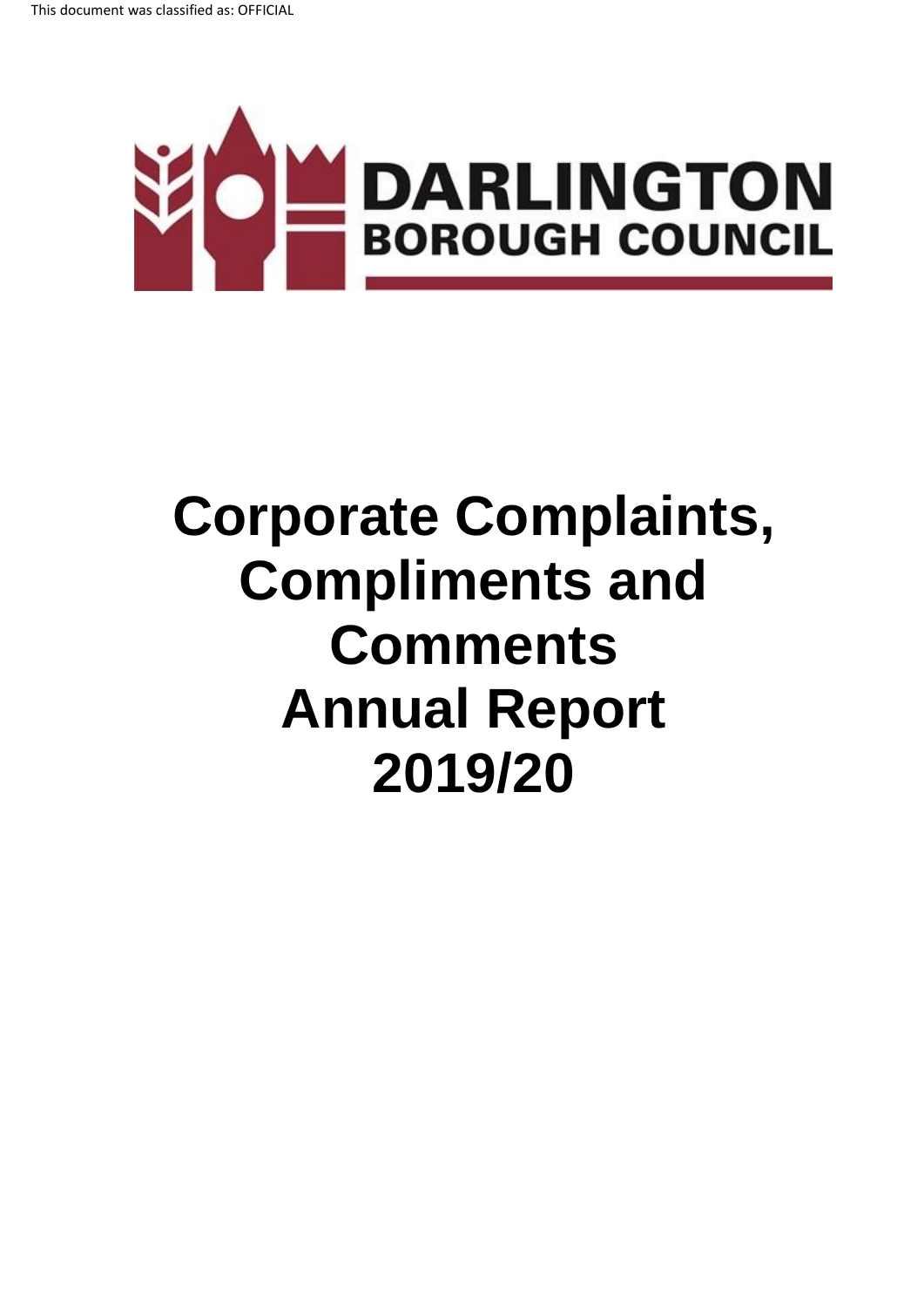This document was classified as: OFFICIAL

# **Contents**

# Page

| Corporate Complaints, Compliments and Comments Procedure 3 |  |
|------------------------------------------------------------|--|
|                                                            |  |
|                                                            |  |
|                                                            |  |
|                                                            |  |
|                                                            |  |
|                                                            |  |
| Performance against the Corporate Complaints, Compliments  |  |
|                                                            |  |
|                                                            |  |
|                                                            |  |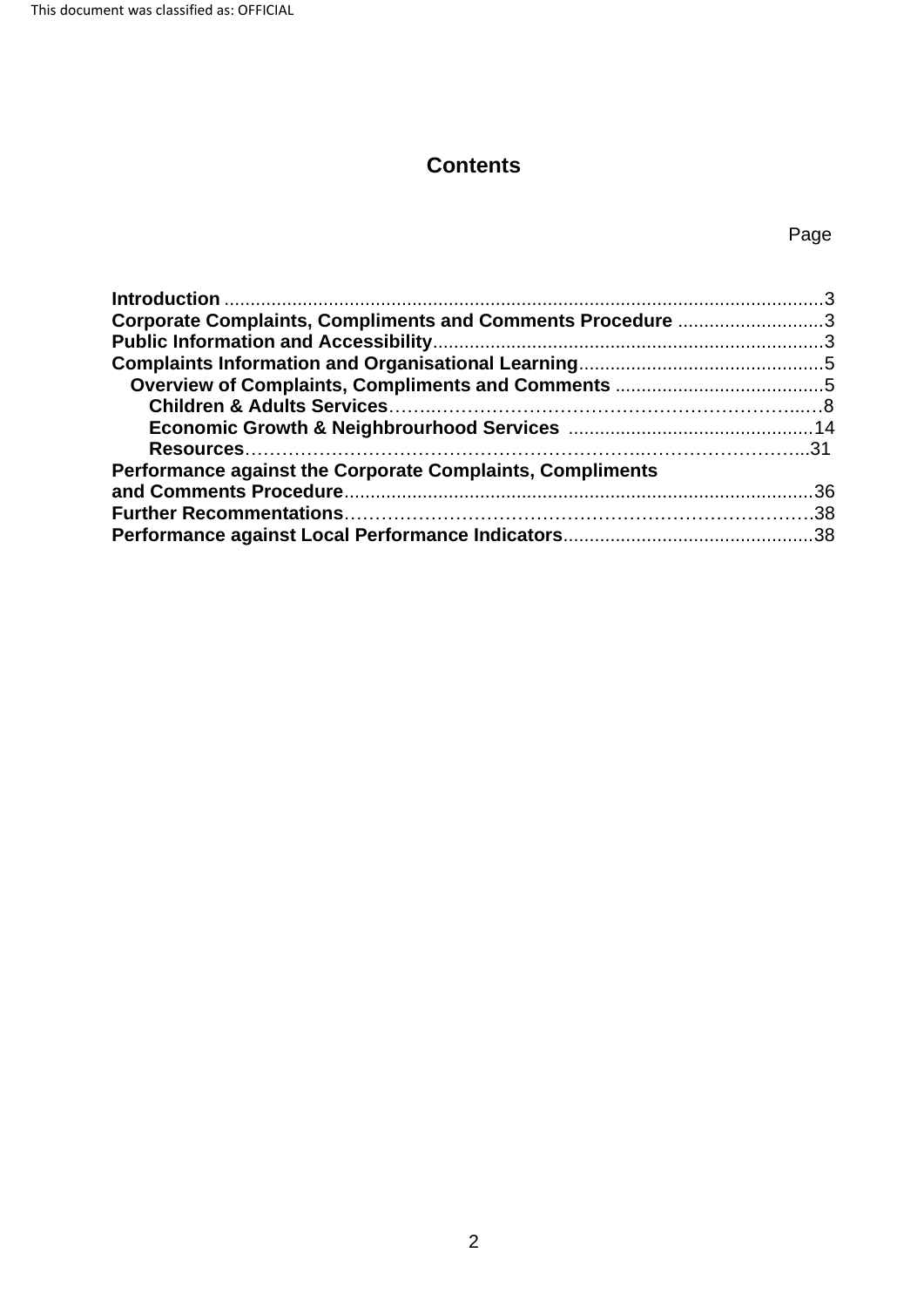# <span id="page-2-0"></span>**Introduction**

 and Comments Procedure (the corporate procedure). The purpose of the report is to and make further recommendations based on trend data to improve services. The This report provides an analysis of the complaints, compliments and comments received by the Council during 2019/20 under the Corporate Complaints, Compliments identify topics and trends in relation to complaints; identify areas of organisational learning that have taken place over the past year as a result of the complaints received report also highlights those areas of good practice within the Council and seeks to identify topics and trends in relation to comments made by members of the public so the Council can also take action where appropriate to improve services. In addition to the statistical information presented in this report it is important to recognise the work of the Complaints and Information Governance (CIG) Team that underpins this in terms of promoting an organisational culture in which complaints are recognised, accepted, owned and resolved as efficiently and as close to the point of service delivery as possible.

# <span id="page-2-1"></span>**Corporate Complaints, Compliments and Comments Procedure**

The corporate procedure sets out how the Council will deal with all complaints, compliments and comments received with the exception of those received in relation to adult and children's social care services, social housing, public health and Members which will be dealt with under separate procedures.

The corporate procedure has two stages. Stage 1 is a local resolution stage where we try to resolve those complaints that cannot be resolved immediately as part of our day to day business. Stage 1 complaints are dealt with locally, that is within the service being complained about. We aim to resolve the majority of complaints at Stage 1 of the corporate procedure.

 Manager or another officer independent of the service being complained about. Stage 2 is a formal investigation stage where complaints will usually be investigated by the Council's Complaints Investigator, the Complaints and Information Governance

If the complainant remains dissatisfied following a Stage 2 investigation they may refer the matter to the Local Government and Social Care Ombudsman.

# <span id="page-2-2"></span>**Public Information and Accessibility**

We are committed to making sure that everyone has equal access to all our services. To help make sure the Council's complaints procedures are easily accessible we have produced two leaflets (one for children and young people and one for adults) covering all Council services to reflect the single point of access for complainants within the Council. The leaflets are available in all Council buildings. They have been written in line with the Plain English Campaign standards. The title is written in the most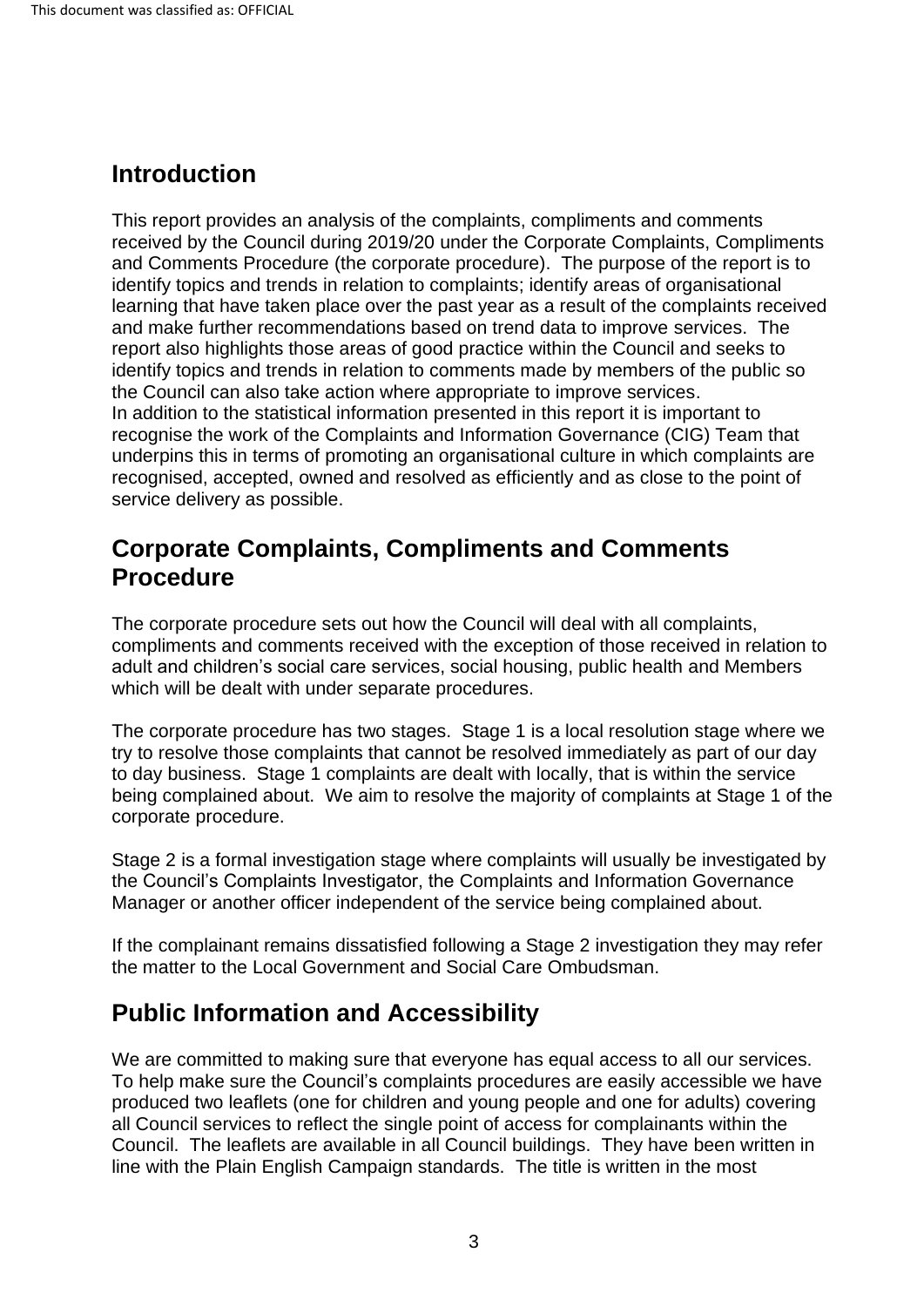information in other formats, for example, large print, audio and Braille. commonly used community languages and it contains details on how to access the

 Council services. People may make a complaint in any format they wish. This can be Information is available on the Council's website which contains an electronic form people can use to make a complaint, pay someone a compliment or pass comment on in writing, email, via the web, over the phone, in person or by any other reasonable means.

 interpreters (including British Sign Language interpreters) where appropriate. The Complaints and Information Governance Manager can arrange advocates and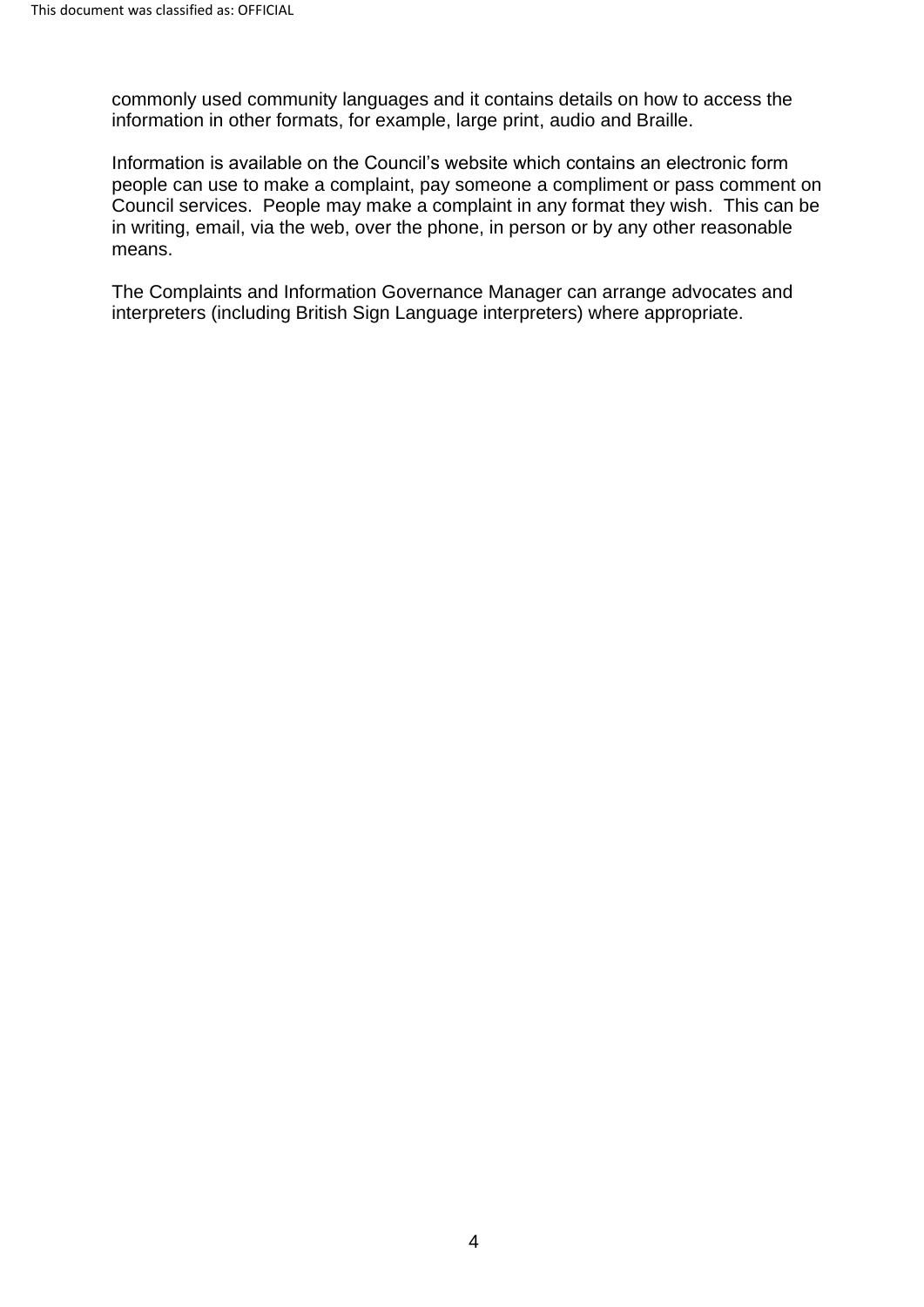# <span id="page-4-0"></span>**Complaints Information and Organisational Learning**

# **Overview of Complaints, Compliments and Comments**

<span id="page-4-1"></span> Between 1 April 2019 and 31 March 2020 the Council received a total of 987 representations under the corporate procedure, a decrease from 1,064 in 2018/19.

 The Council received 647 complaints, an increase from 624 in 2018/19. 632 complaints were initially dealt with at Stage 1 of the corporate procedure, whilst 15 were initially dealt with at Stage 2. 44 Stage 1 complaints were escalated to Stage 2 following a Stage 1 investigation. In total 59 complaints were investigated at Stage 2, a decrease from 71 in 2018/19.

The Council received 170 compliments, a decrease from 199 in 2018/19.

The Council also received 166 comments, a significant decrease from 236 in 2018/19.

The Council also received 4 non-qualifying complaints.



#### **Total Complaints, Compliments and Comments**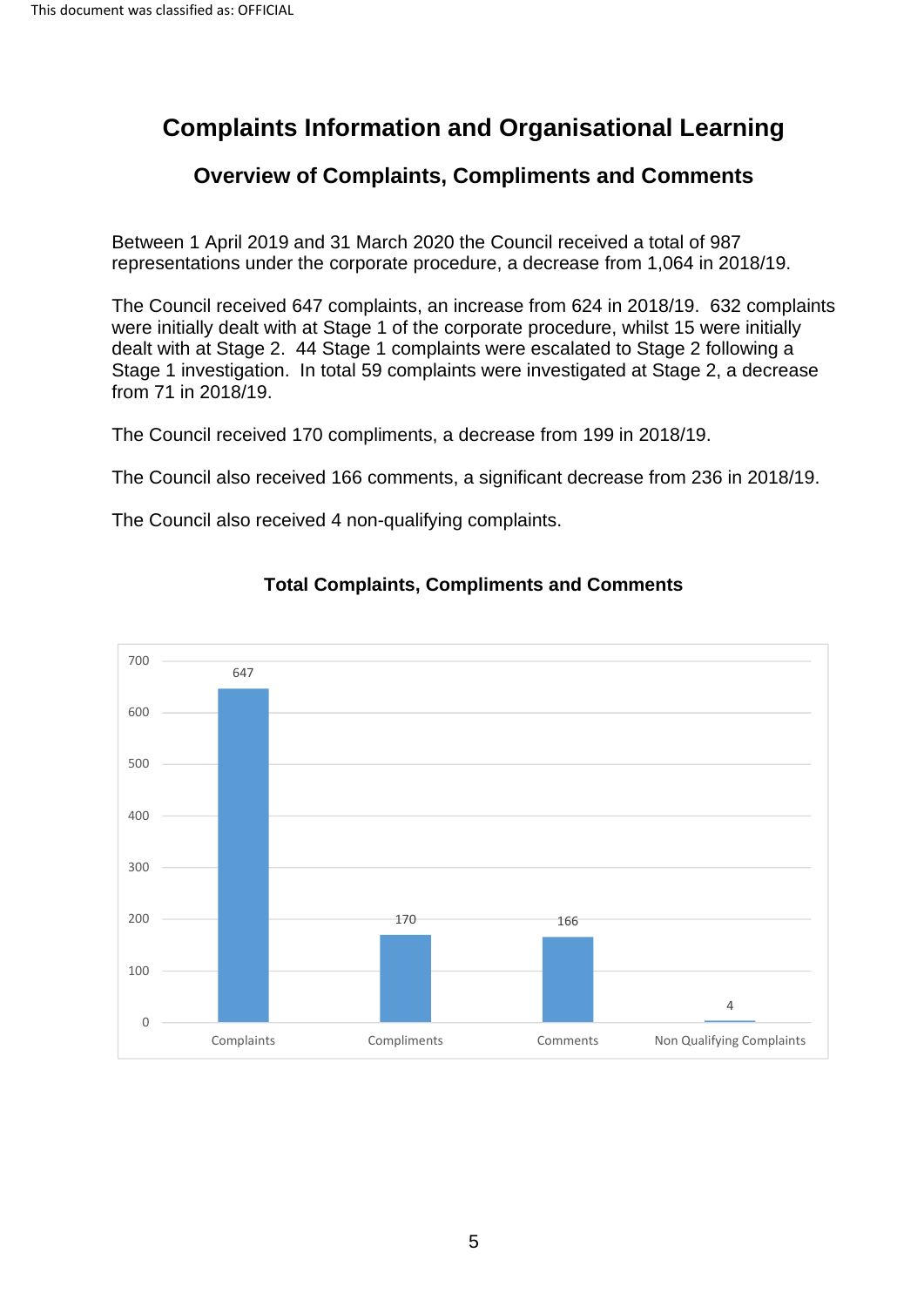#### **Complaints by Department**



Economic Growth and Neighbourhood Services received 600 complaints, an increase from 577 in 2018/19.





Economic Growth and Neighbourhood Services received 158 compliments, a decrease from 190 in 2018/19.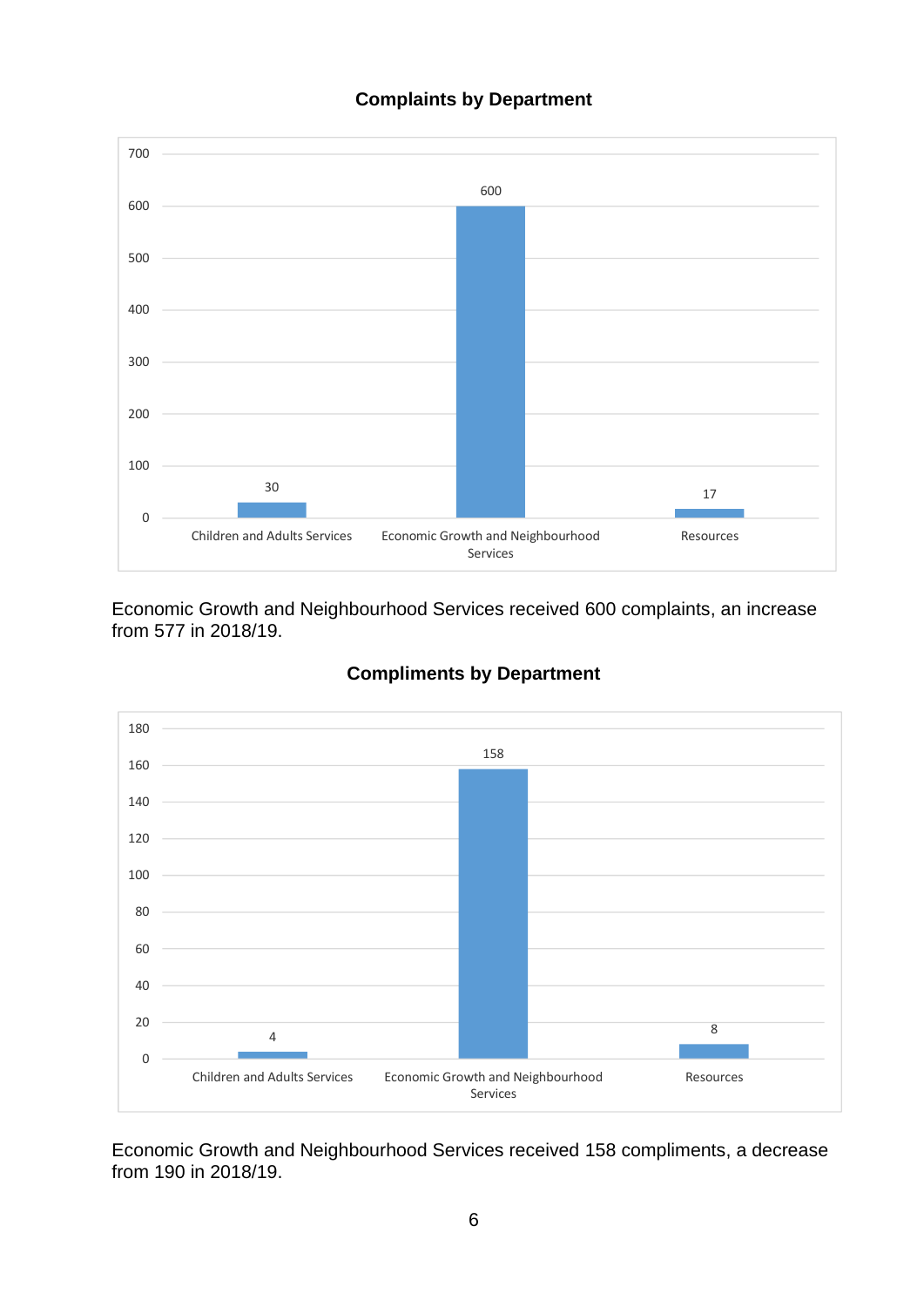

#### **Comments by Department**

Economic Growth and Neighbourhood Services received 153 comments, a decrease from 226 in 2018/19.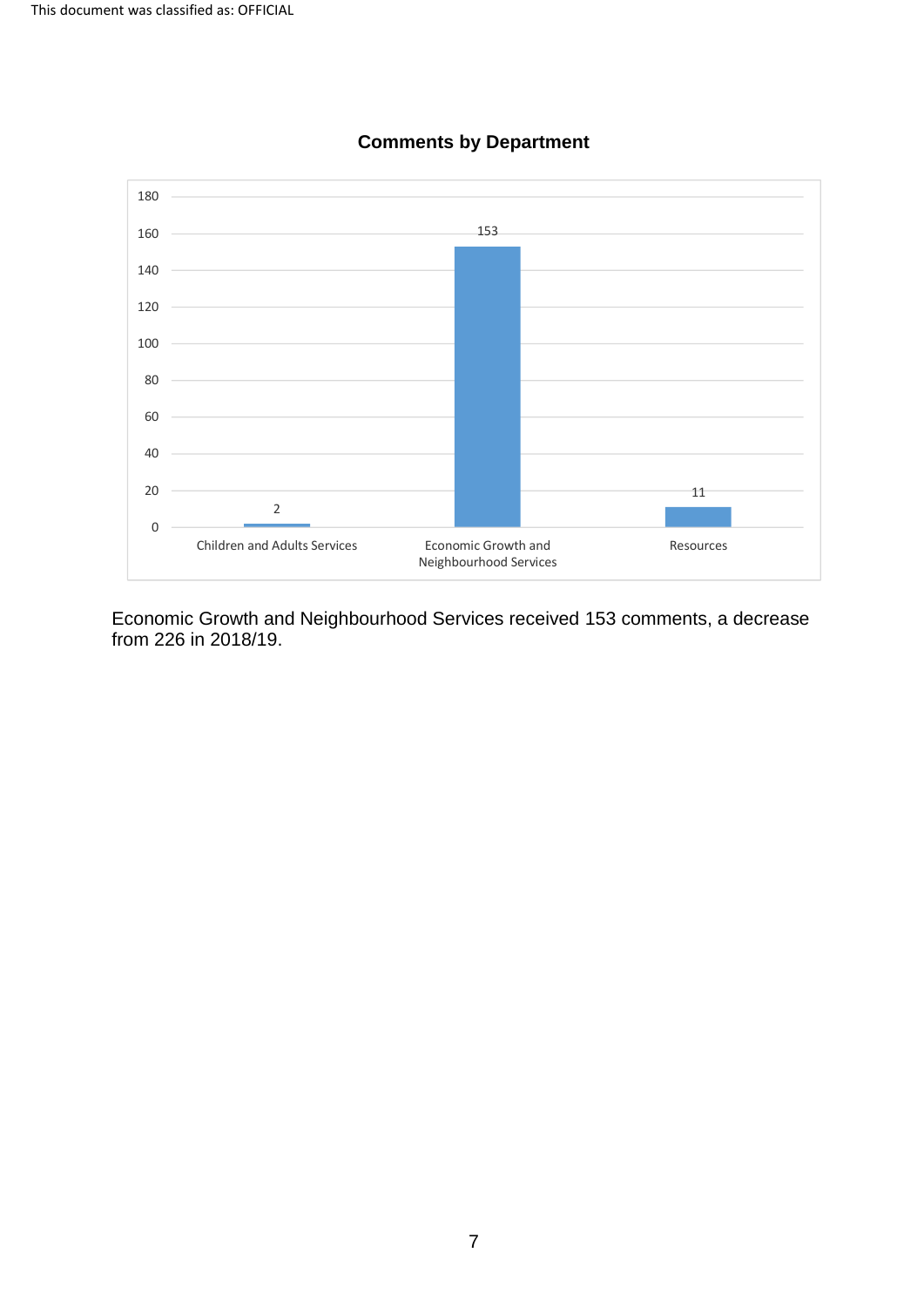## **Complaints, Compliments and Comments by Department Children and Adults Services Complaints by Service Area/Team Overview**

<span id="page-7-0"></span>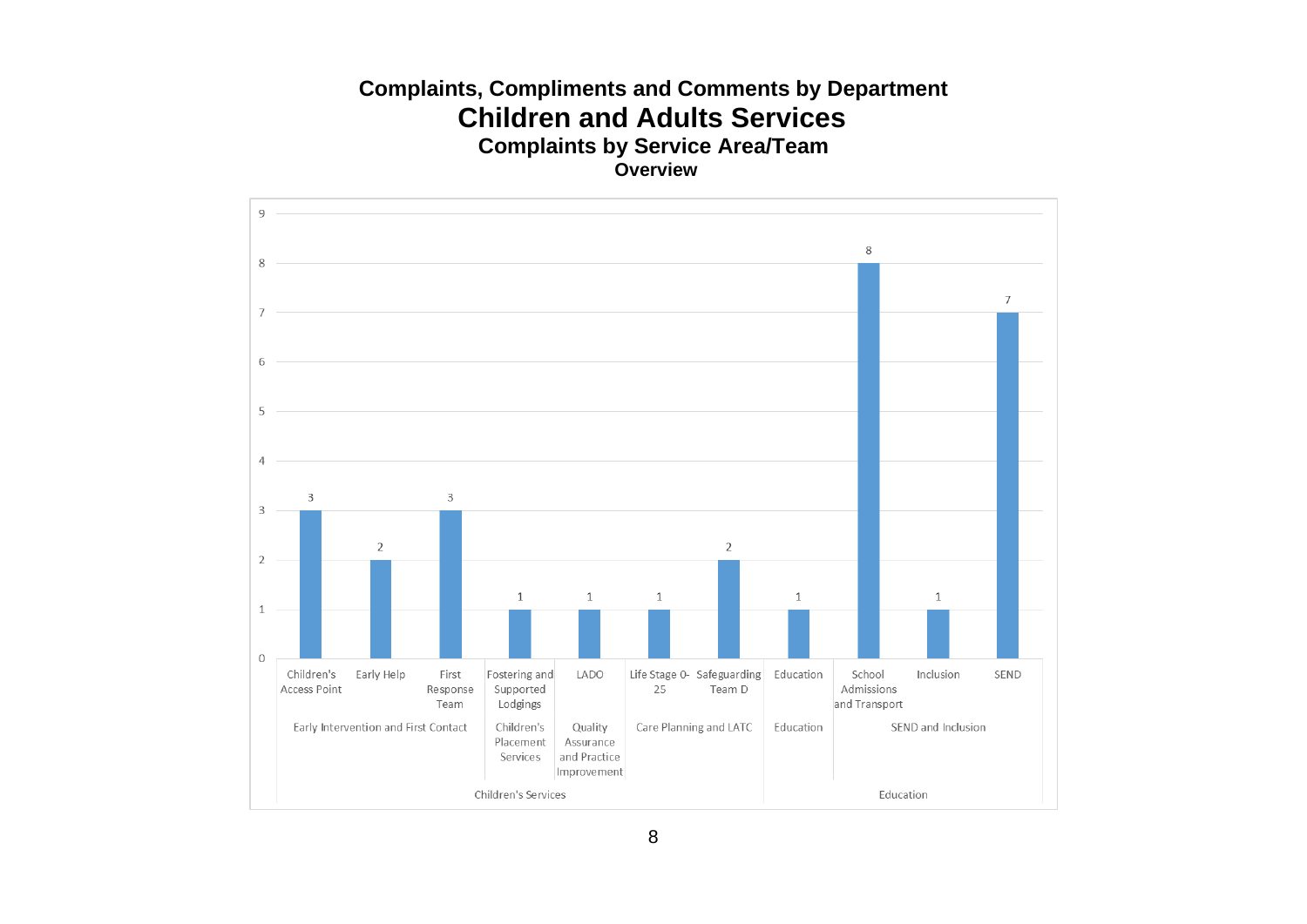Children and Adults Services received 30 complaints, a slight decrease from 31 in 2018/19.

Adult Services received 0 complaints, the same as in 2018/19.

Children's Services received 13 complaints, a decrease from 18 complaints in 2018/19. Children's Services received 13 complaints, a decrease from 18 complaints in 2018/19.<br>Poor communication was the most common cause of complaint in Children's Services.

 Education received 17 complaints, an increase from 14 in 2018/19. The most common cause of complaint was dissatisfaction with Education Health Care (EHC) Plans and School Transport.



**Complaints by Stage**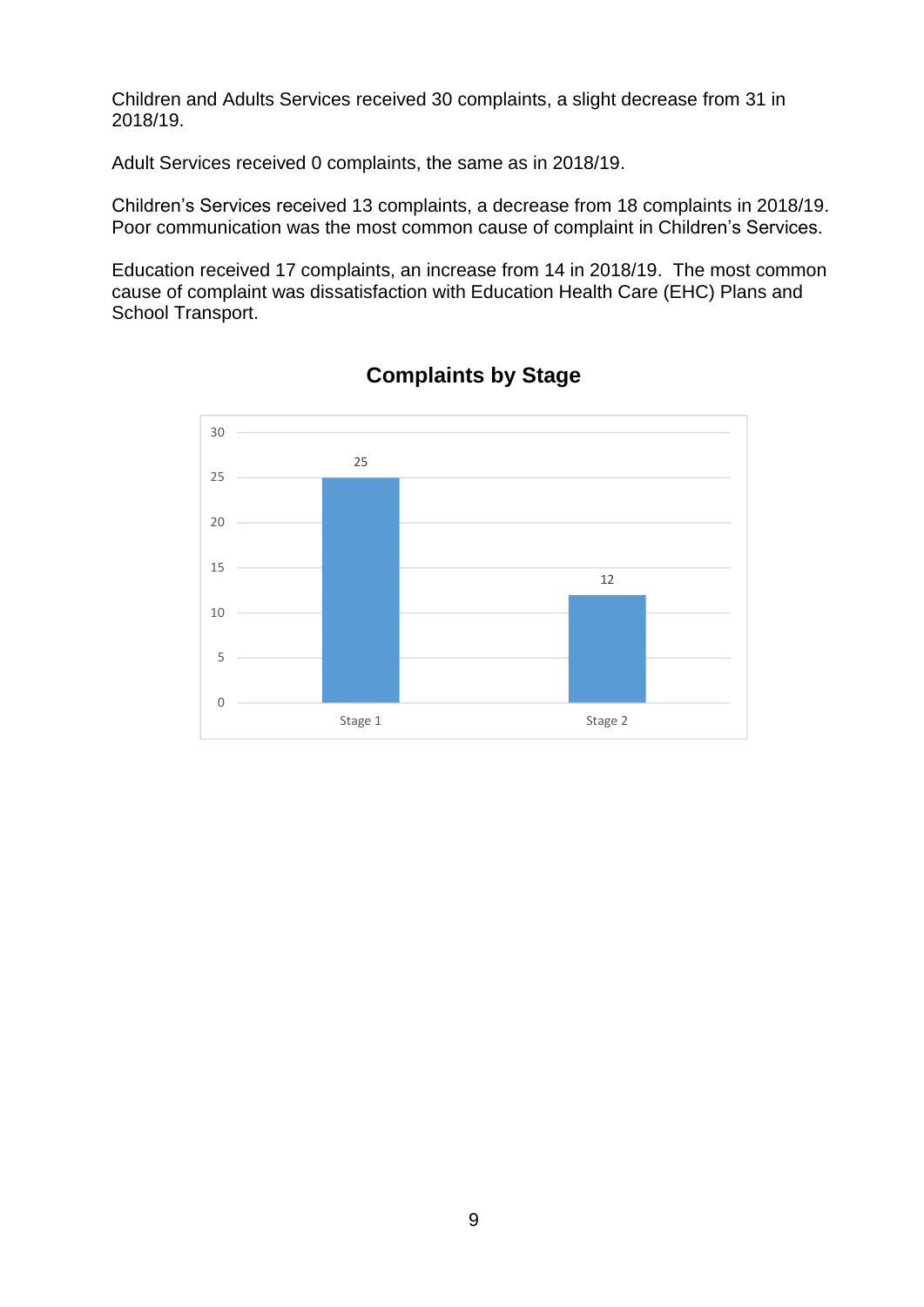

**Compliments by Service Area/Team** 

Children and Adults Services received 4 corporate compliments, a slight decrease from 6 in 2018/19.



# **Comments by Service Area/Team**

Children and Adults Services received 2 corporate comments, a slight decrease from 4 in 2018/19.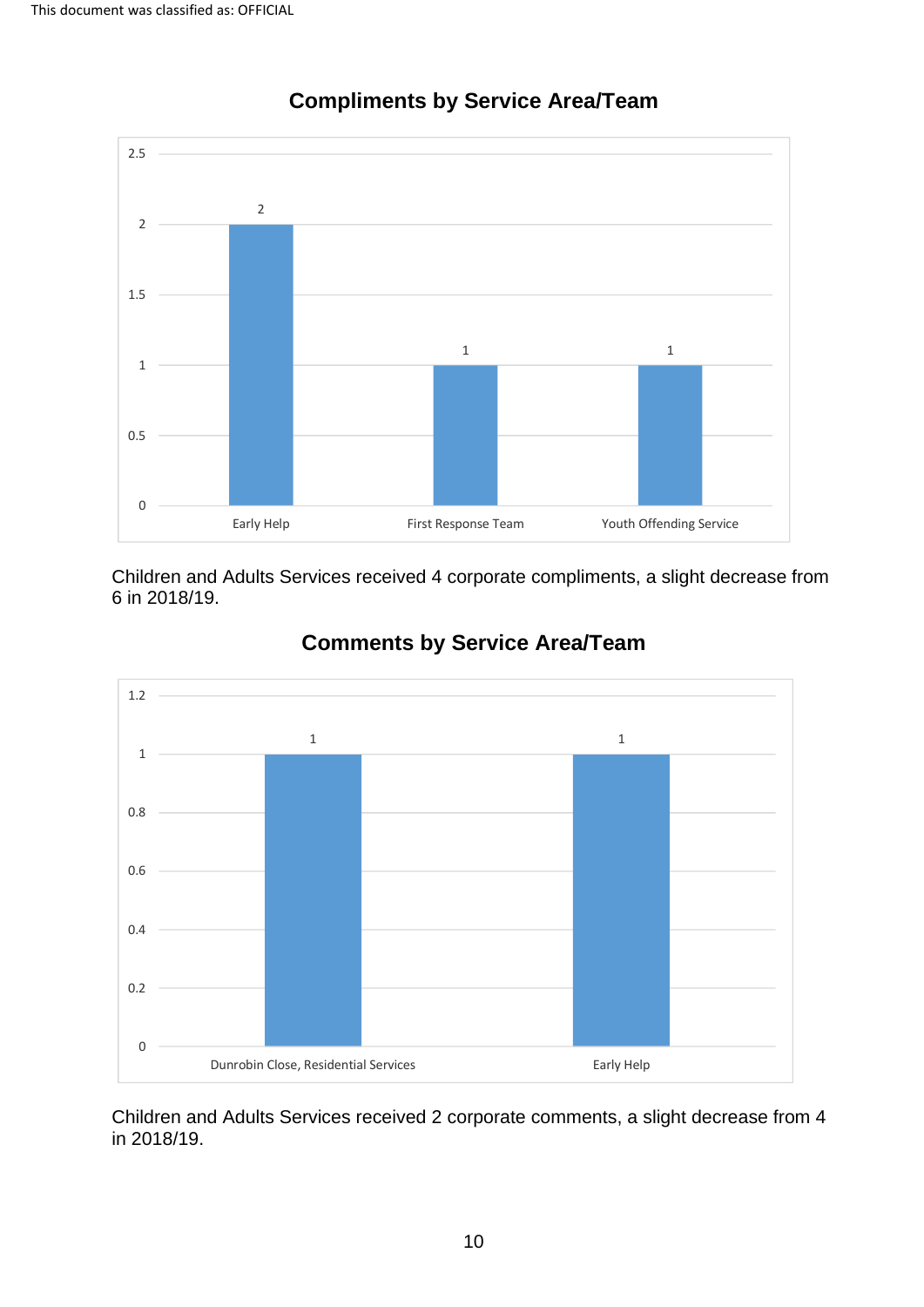#### **Complaints by Outcome**

 received during 2018/19 and the first quarter of 2019/20, prior to the Council's structure change, hence them being logged against former services/teams. The below tables show the decisions reached on complaints during 2019/20. Some of the complaints determined during 2019/20 were

#### **Stage 1 Outcomes**

| <b>Service Area/Team</b>          | Closed With No<br><b>Response</b> | <b>Escalated to Stage</b><br>2 (No S1<br><b>Response)</b> | <b>Inconclusive</b> | <b>Not Upheld</b> | <b>Partially</b><br><b>Upheld</b> | <b>Upheld</b> | Withdrawn | <b>Total</b> |
|-----------------------------------|-----------------------------------|-----------------------------------------------------------|---------------------|-------------------|-----------------------------------|---------------|-----------|--------------|
| Safeguarding Team D               |                                   | 0                                                         |                     |                   | $\Omega$                          |               | 0         |              |
| Life Stages 0 - 25                |                                   | 0                                                         | 0                   |                   | 0                                 |               |           |              |
| <b>Children's Access</b><br>Point |                                   | 0                                                         |                     |                   | 0                                 |               | 0         |              |
| Early Help                        |                                   | U                                                         |                     |                   | ∩                                 | ∩             |           |              |
| First Response Team               |                                   | 0                                                         |                     |                   |                                   |               | 0         |              |
| LADO 19/20                        |                                   |                                                           |                     |                   |                                   |               |           |              |
| <b>SEND</b>                       |                                   | 0                                                         |                     |                   | っ                                 | ົ             | 0         | n            |
| <b>School Admissions &amp;</b>    |                                   |                                                           |                     |                   |                                   |               |           |              |
| Transport                         |                                   | 0                                                         |                     |                   | 3                                 |               |           |              |
| <b>Totals</b>                     |                                   |                                                           |                     |                   |                                   |               |           | 23           |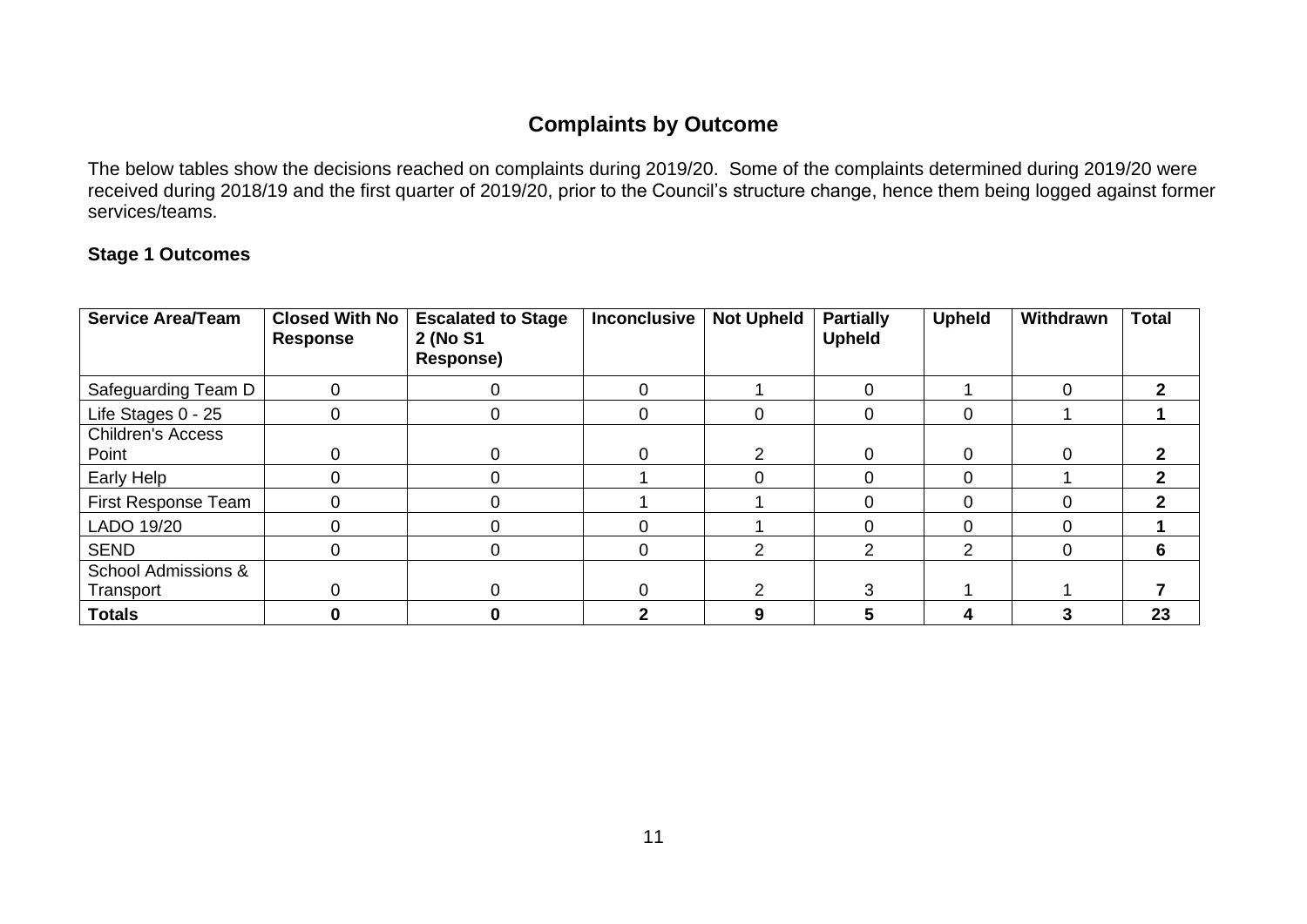# **Stage 2 Outcomes**

| <b>Service Area/Team</b>                 | Early referral to<br><b>LGO</b> | <b>Escalated to</b><br>LGO (No S2<br><b>Response</b><br>provided) | <b>Inconclusive</b> | <b>Not</b><br><b>Upheld</b> | <b>Partially</b><br><b>Upheld</b> | <b>Upheld</b> | Withdrawn | <b>Total</b> |
|------------------------------------------|---------------------------------|-------------------------------------------------------------------|---------------------|-----------------------------|-----------------------------------|---------------|-----------|--------------|
| 16-19 Provision                          | $\Omega$                        | $\Omega$                                                          |                     | 0                           | $\Omega$                          |               | $\Omega$  |              |
| Safeguarding Team D                      | 0                               |                                                                   |                     |                             | $\Omega$                          | 0             |           |              |
| Safeguarding Team A                      | $\Omega$                        |                                                                   |                     |                             | $\Omega$                          | 0             | 0         |              |
| <b>Children's Access Point</b>           | $\Omega$                        |                                                                   |                     | 0                           | $\Omega$                          | 0             | 0         |              |
| Fostering & Supported Lodgings           | 0                               |                                                                   |                     |                             | $\Omega$                          | 0             | 0         |              |
| LADO 19/20                               | $\Omega$                        |                                                                   |                     |                             | $\Omega$                          | 0             |           |              |
| Education                                | $\Omega$                        |                                                                   |                     |                             | $\Omega$                          | 0             | ∩         |              |
| <b>SEND</b>                              | $\Omega$                        |                                                                   |                     | 0                           | າ                                 |               |           | 3            |
| <b>School Admissions &amp; Transport</b> | $\Omega$                        |                                                                   |                     |                             | $\Omega$                          | 0             |           | $\mathbf{2}$ |
| <b>Totals</b>                            | 0                               | n                                                                 |                     | 6                           | 2                                 | 2             |           | 12           |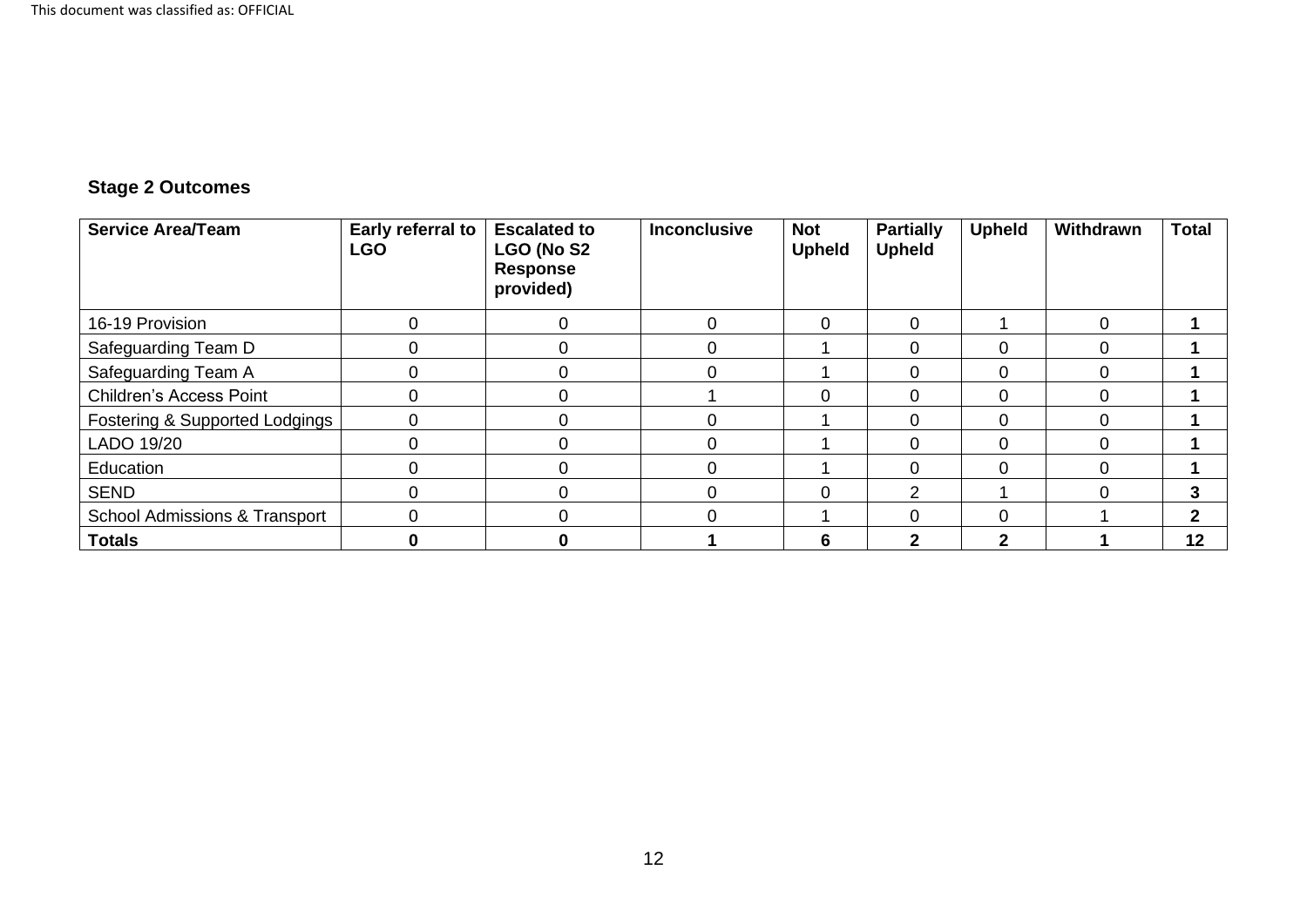# **Organisational Learning**

 complaints, a number of service improvements were made following complaint All resolution and organisational learning actions identified as a result of complaints are assigned to a responsible manager and progress against those actions is monitored by the Complaints Manager. In addition to those actions taken to resolve individual investigations during 2019/20.

 decision to cease transport would be made without evidence of a graduated response to a situation and agreement by the Transport Manager. Following a complaint for the School Admissions and Transport, it was agreed that no

 agreed that the views of Foster Carers involved in the Education, Health and Care (EHC) Plan process would be properly recorded. It was also agreed that the Council would review its policies, procedures or processes to ensure that where a child with an code of practice:  $0 - 25$ . Following a complaint for Special Educational Needs and Disabilities (SEND), it was EHC Plan is out of education, the Council reviews or amends their EHC Plan in accordance with the timescales set out in the Special educational needs and disability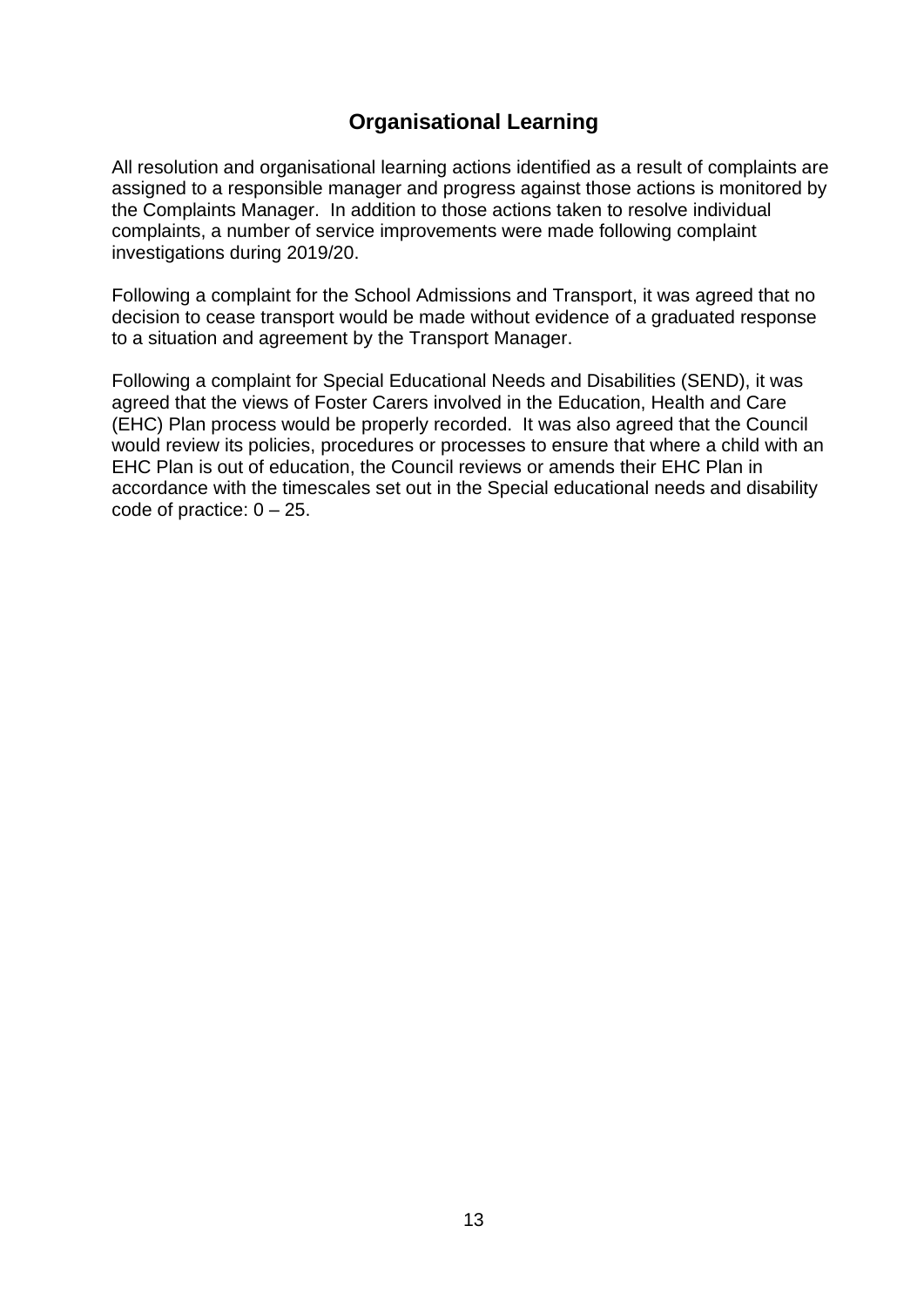# **Economic Growth and Neighbourhood Services**



**Complaints by Service Area/Team** 

Economic Growth and Neighbourhood Services received 600 complaints, an increase from 577 complaints in 2018/19.



#### **Transport and Capital Projects**

 2018/19. The most common themes were dissatisfaction with road resurfacing and lack Highway Asset Management received 30 complaints, a slight decrease from 31 in of notification about road works.

Highway Network Management received 14 complaints, a slight decrease from 15 in 2018/19. There were no common themes identified.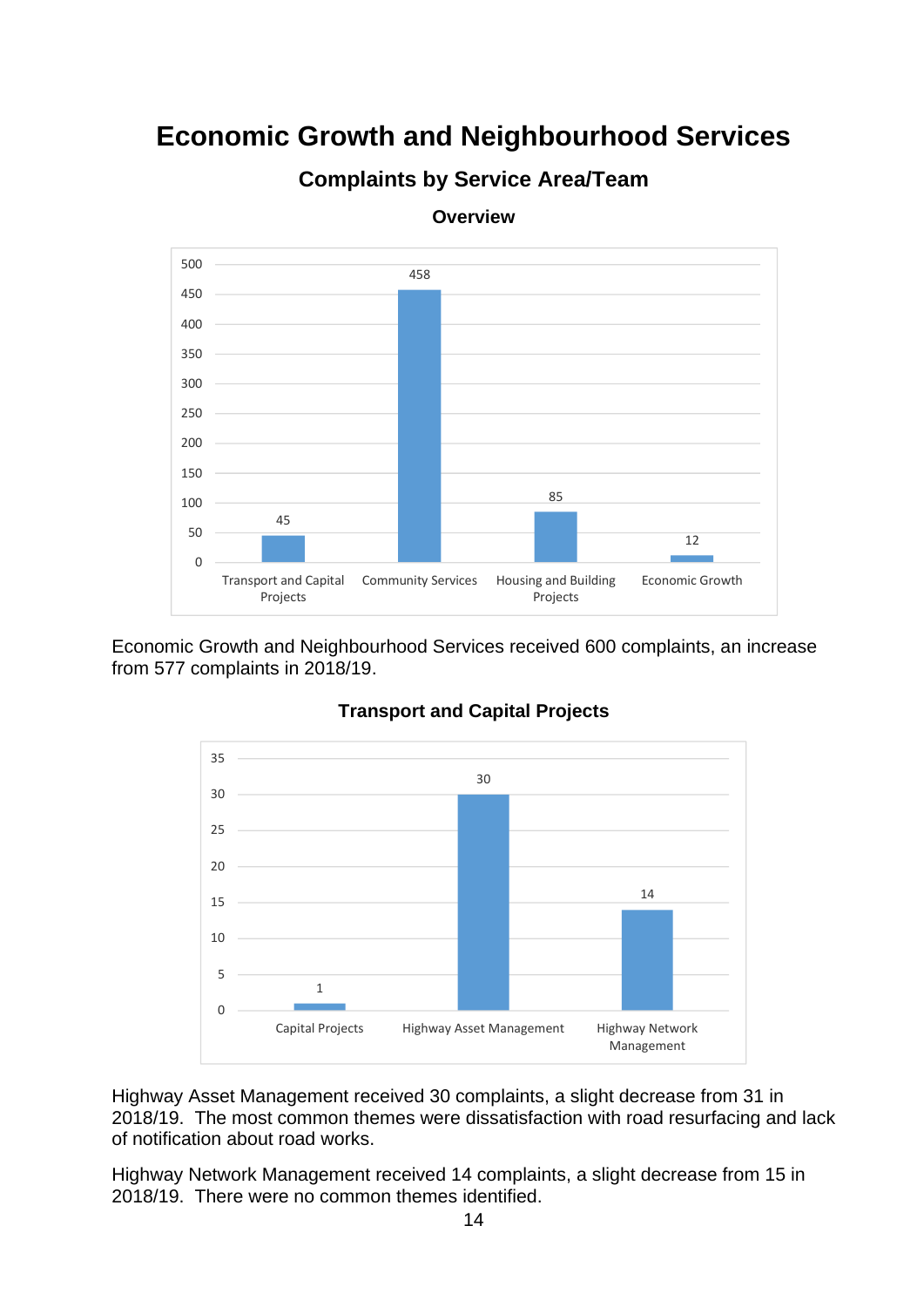

#### **Community Services**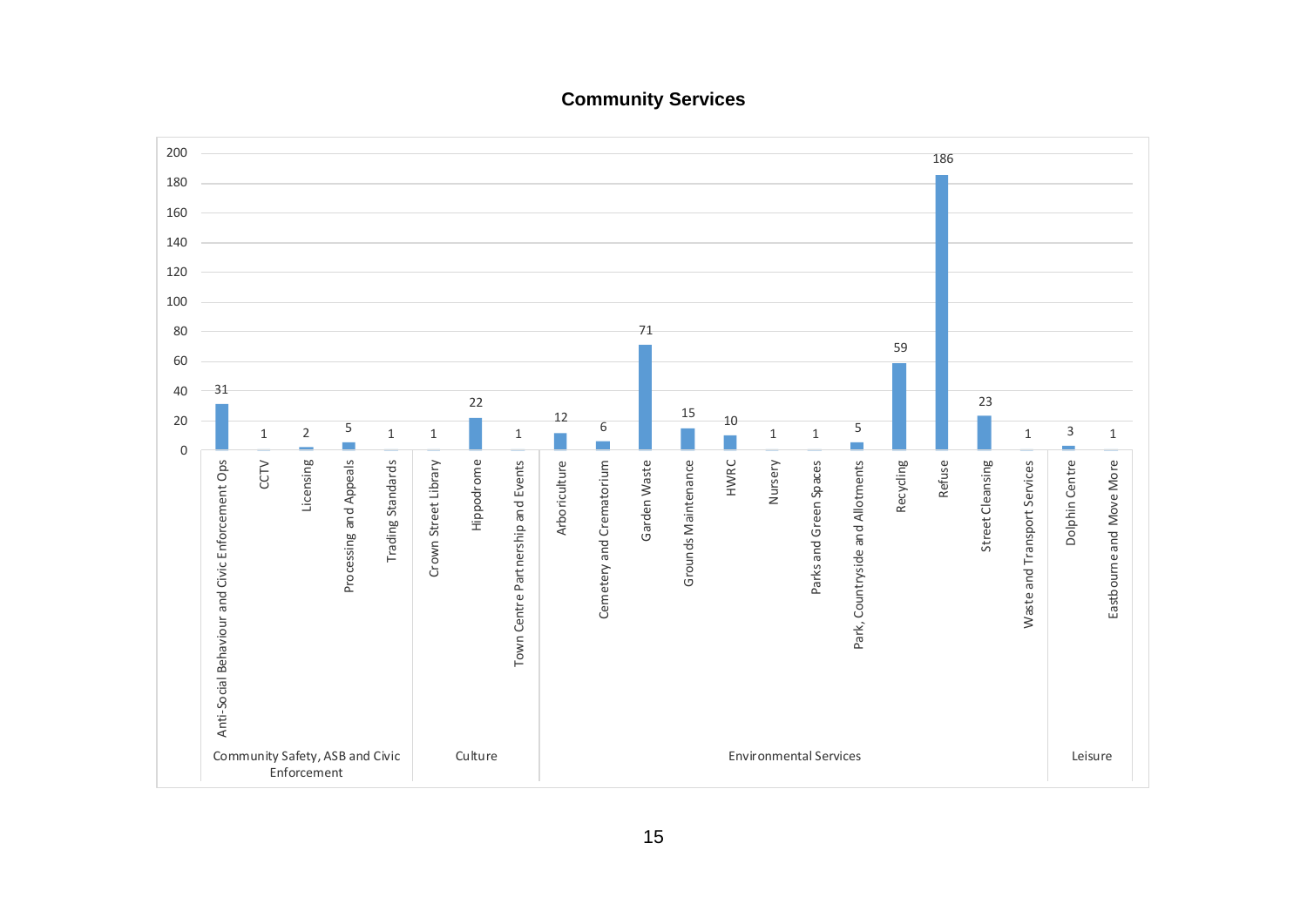Community Services received 458 complaints, an increase from 388 2018/19.

 complaints in 2018/19. Parking issues were the most common cause of complaint, ASB and Civic Enforcement Ops received 31 complaints, an increase from 15 followed by lack of response to reports.

The Hippodrome received 22 complaints, a significant decrease from 74 during 2018/19. A common theme was lack of enforcement action taken against customers causing a disturbance.

The Dolphin Centre received 3 complaints, a decrease from 5 in 2018/19.

 and/or dissatisfaction with a decision not to undertake works to a tree for the reasons Arboriculture received 12 complaints, a significant decrease from 23 in 2018/19. As in 2018/19 these complaints generally resulted from a lack of response to initial enquiries requested.

Cemeteries and Crematorium received 6 complaints, an increase from 3 in 2018/19.

Grounds Maintenance received 15 complaints, an increase from 10 in 2018/19.

 The new Garden Waste service received 71 complaints. This was mainly due to teething issues when the service was first launched.

 Street Cleansing received 23 complaints, the same amount received in 2018/19. These primarily related to the lack and quality of service provided.

 Complaints primarily related to collections being missed on one or more occasions. Recycling Collection received 59 complaints, an increase from 44 in 2018/19.

 Complaints primarily related to collections being missed on one or more occasions. The continued high level of complaints can be attributed to people being more inclined Refuse Collection received 186 complaints, an increase from 150 in 2018/19. to complain following the introduction of the Council's policy to no longer provide a recall service.

Household Waste Recycling Centre (HWRC) received 10 complaints, an increase from 3 in 2018/19.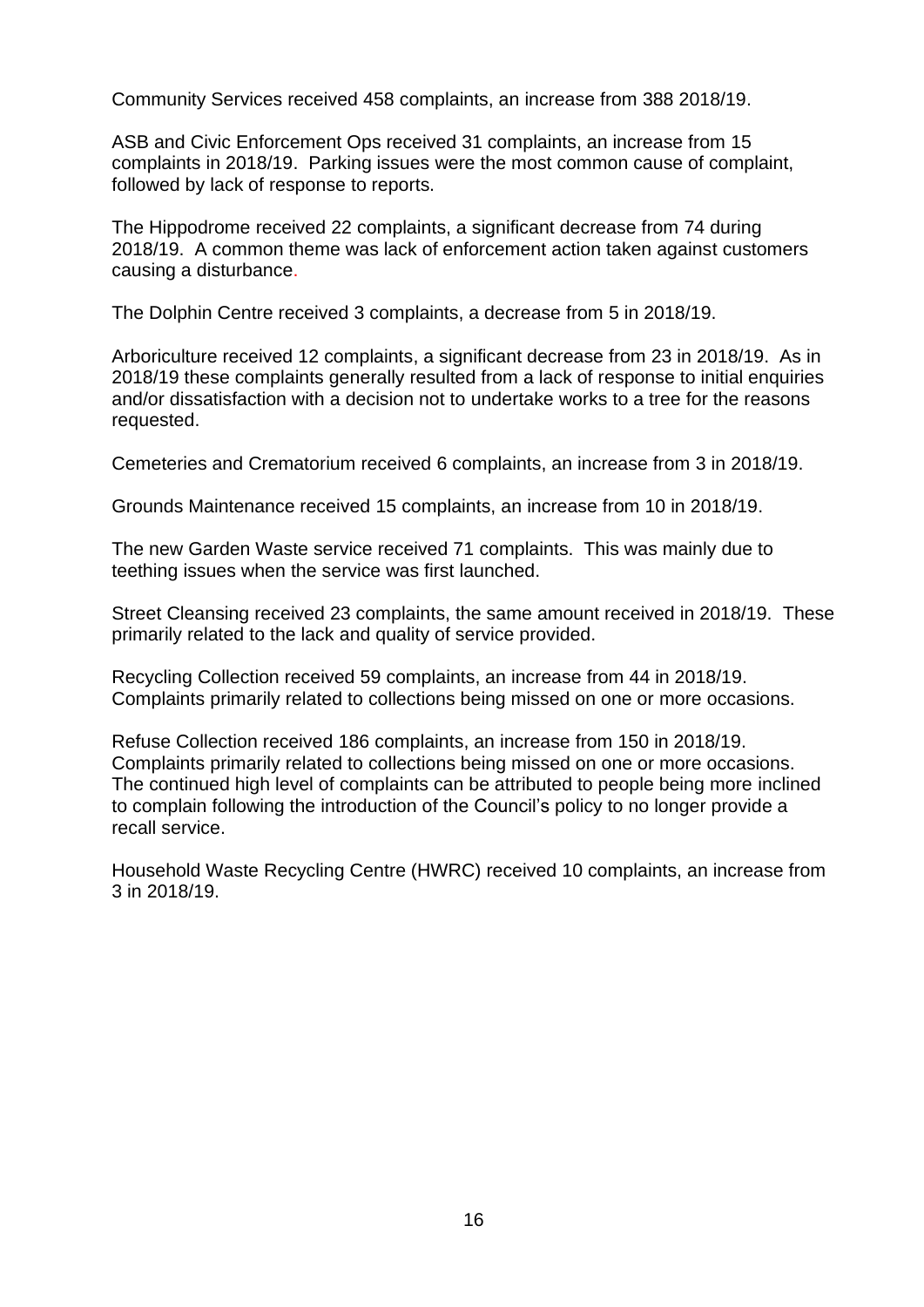

#### **Housing and Building Projects**

Housing and Building Services received 85 complaints, a significant reduction from 115 in 2018/19.

Service and Repairs received 3 complaints, an increase from 2 in 2018/19.

Customer Services received 17 complaints, a significant reduction from 28 in 2018/19.

Housing Management Services received 8 corporate complaints, an increase from 6 in 2018/19. There were no discernible themes in the complaints received.

Council Tax received 32 complaints, a significant decrease from 43 in 2018/19. Issues with communication was the only identifiable theme.

Housing Benefit and Council Tax Support received 12 complaints, an increase from 6 in 2018/19.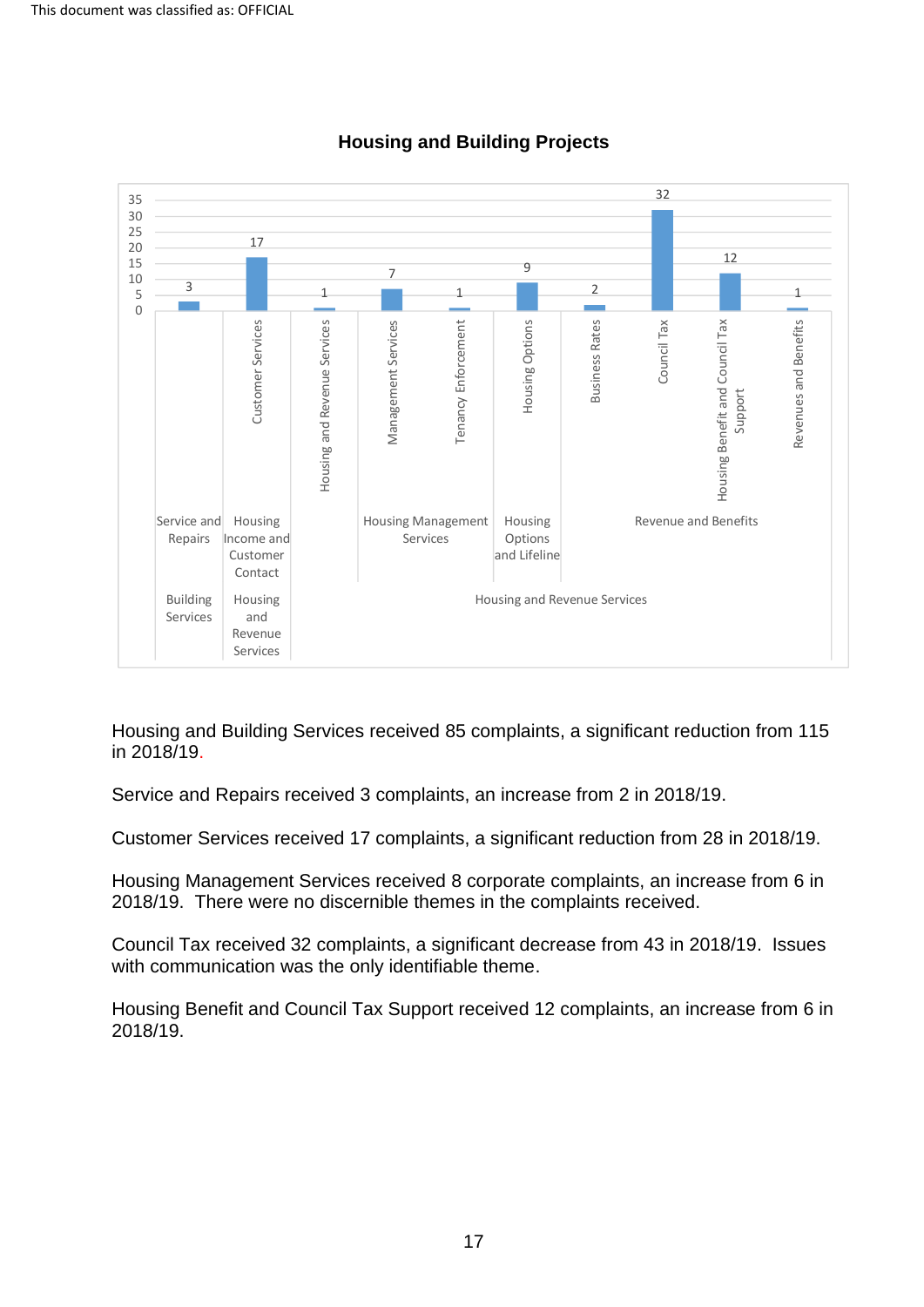

**Economic Growth** 

Planning, Development Management and Environmental Health received 8 complaints, a significant decrease from 19 in 2018/19.

 There were no discernible themes identified. Development Management received 5 complaints, a decrease from 11 in 2018/19.



#### **Complaints by Stage**

Seven complaints were escalated straight to stage 2.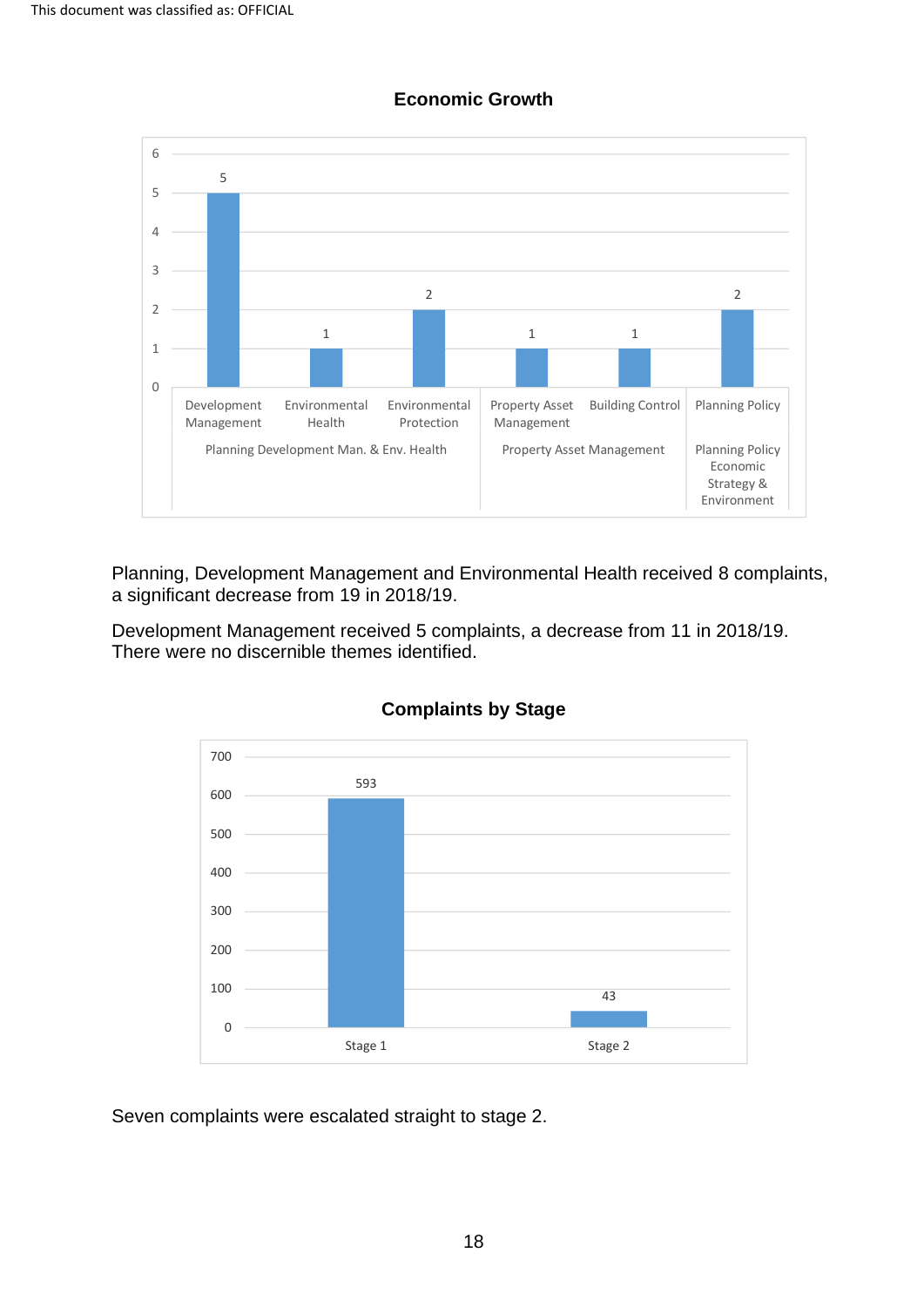

# **Compliments by Service Area/Team**

#### **Transport and Capital Projects**

#### **Community Services**

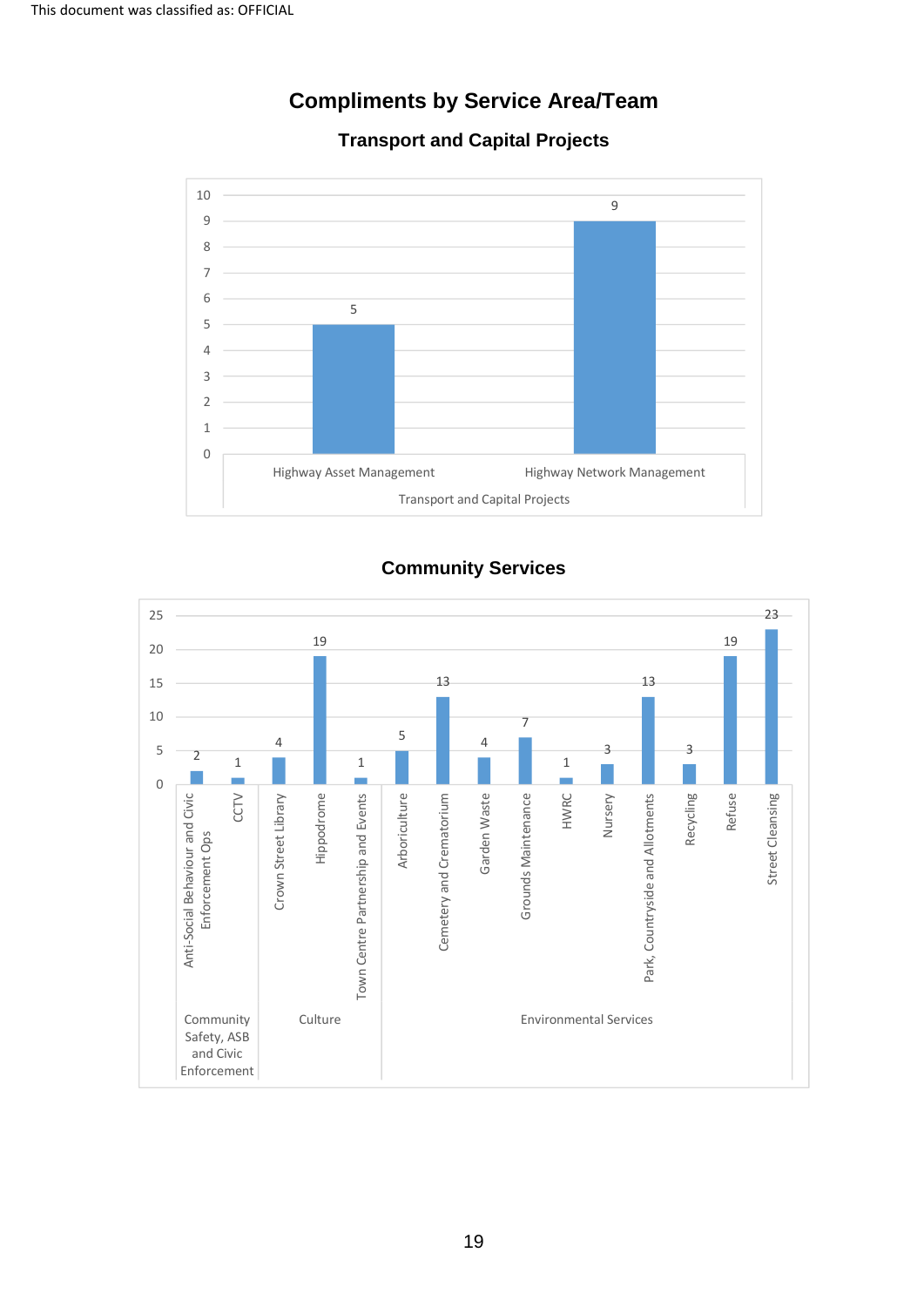

#### **Housing and Building Services**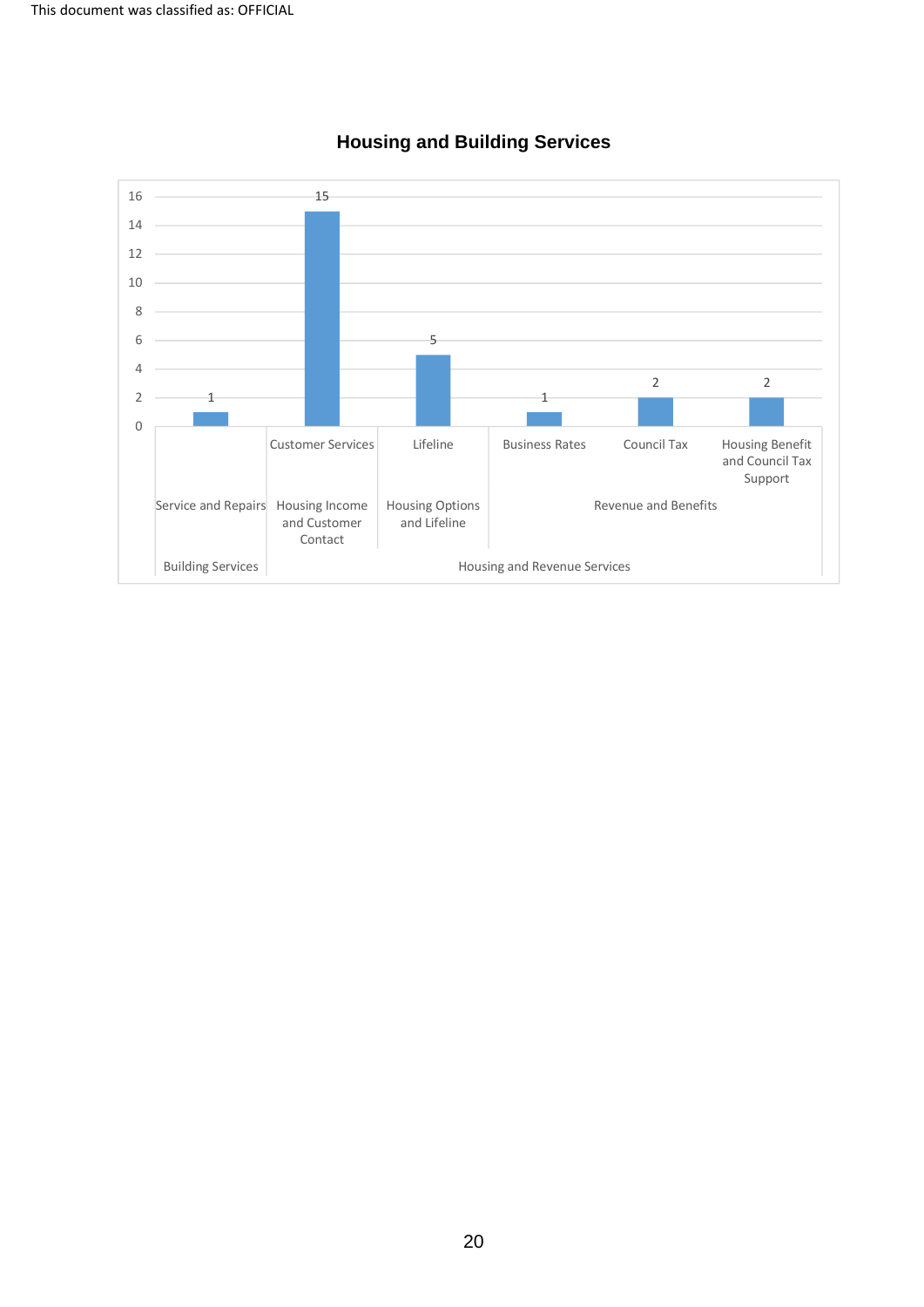# **Comments by Service Area/Team**



**Transport and Capital Projects** 

 There were no discernible themes in the comments received for Capital Projects, Transport and Highways Planning.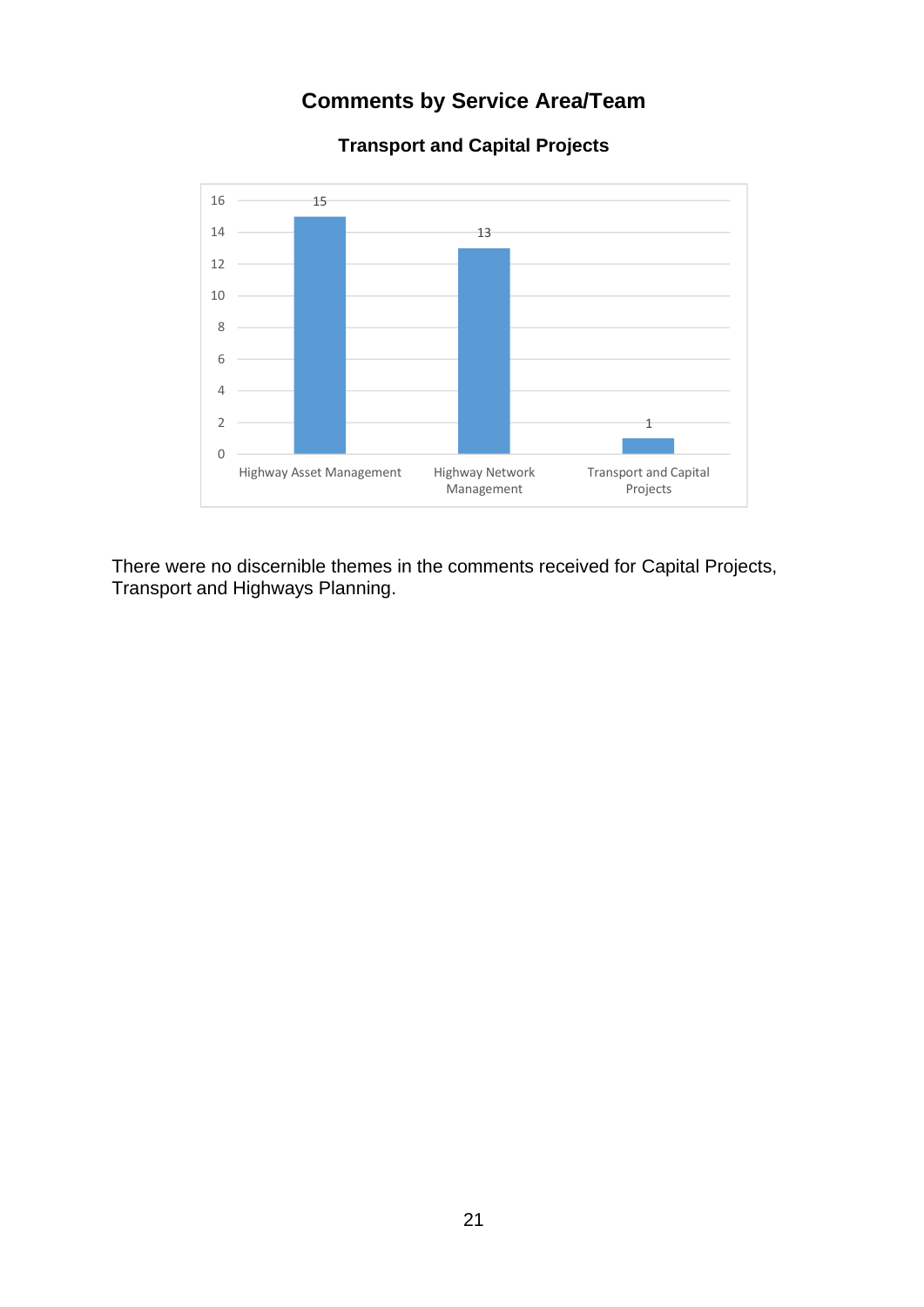#### **Community Services**



22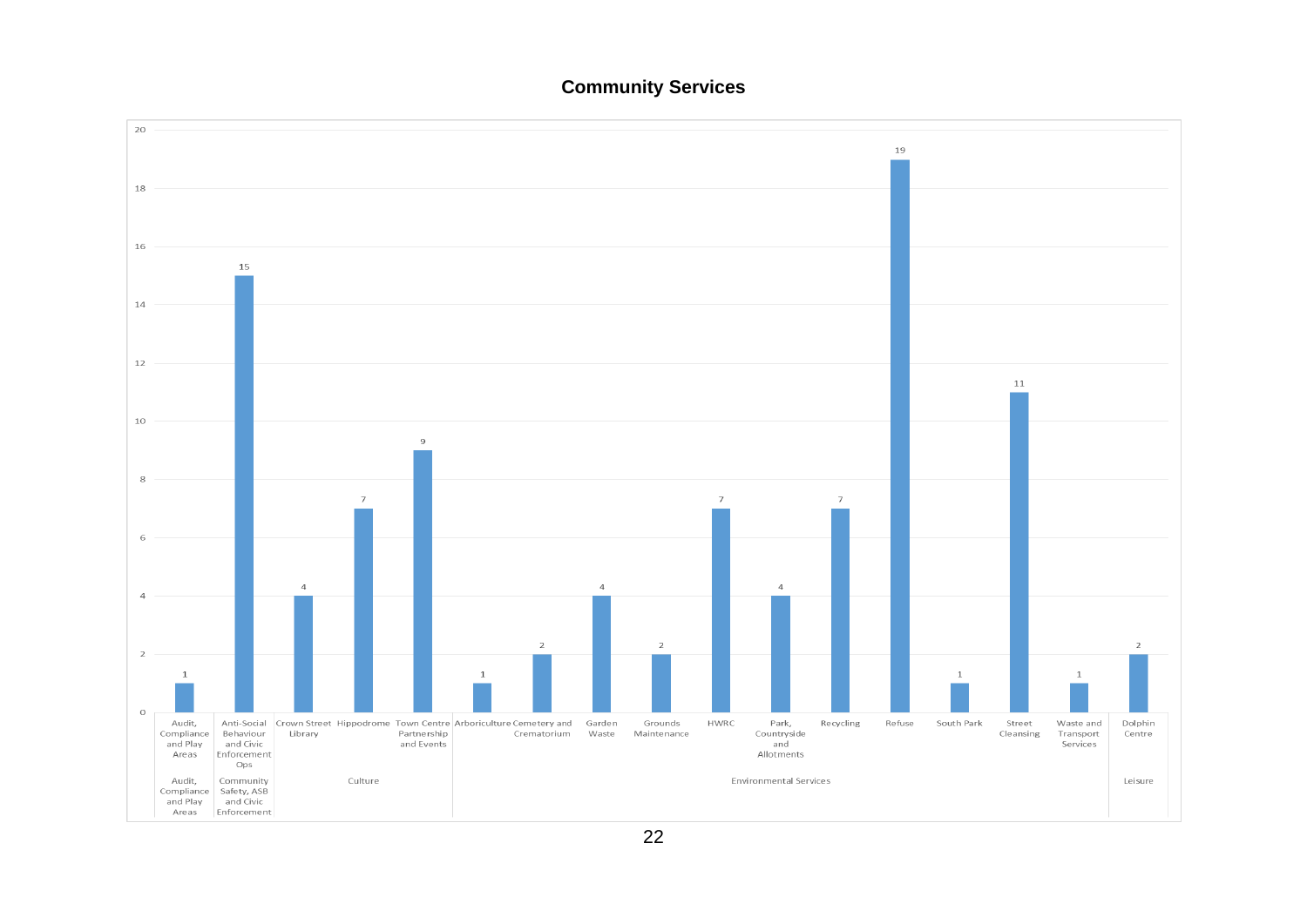ASB and Civic Enforcement received 15 comments. Parking issues were the most common theme, particularly lack of enforcement action. There were no common themes in the comments for the Hippodrome.

comments for the Hippodrome.<br>Refuse received 19 comments, the most common themes were dissatisfaction with the missed bins. charge for a replacement bin and the Council's policy to no longer provide a recall service for



#### **Housing and Building Services**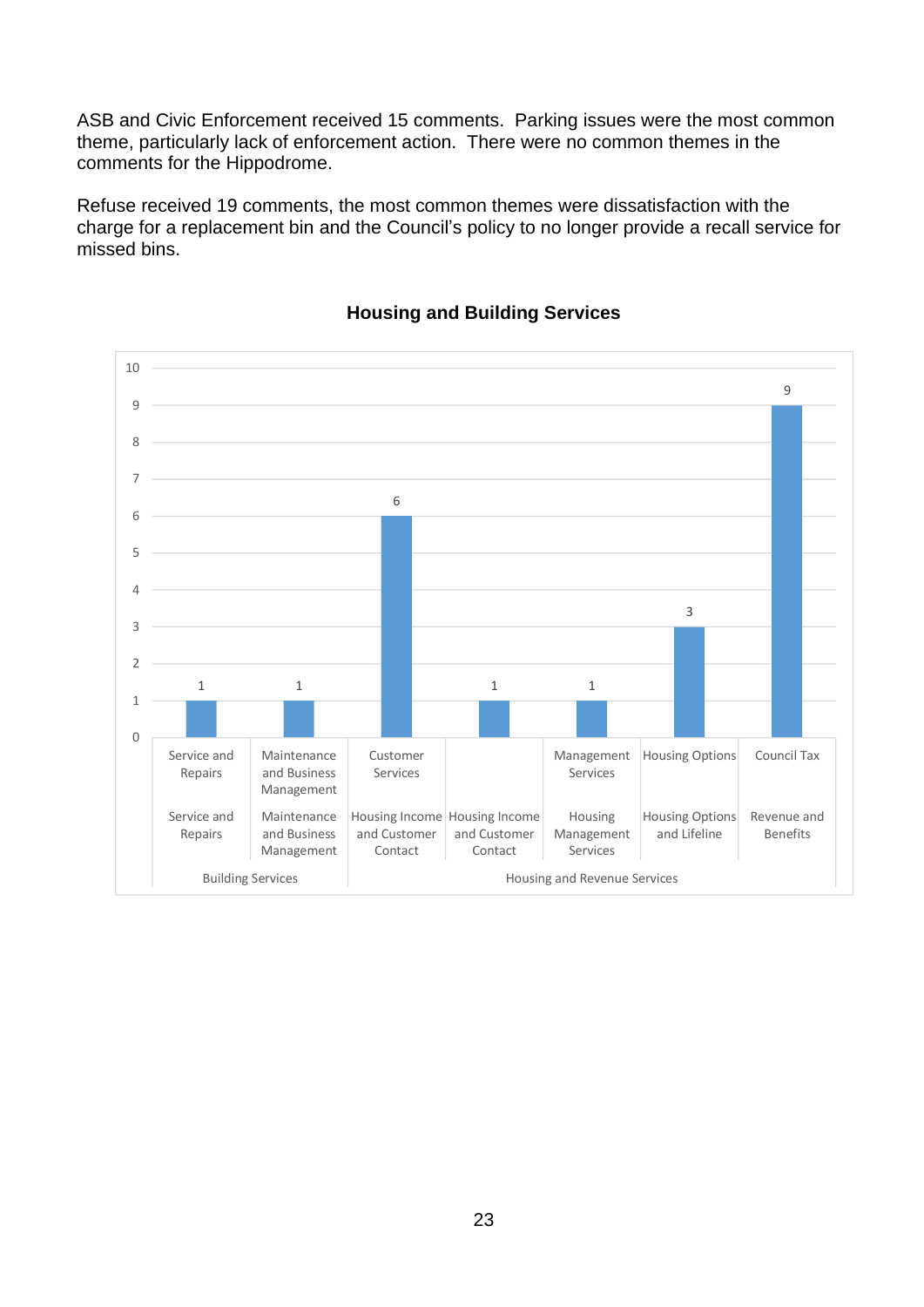

#### **Economic Growth**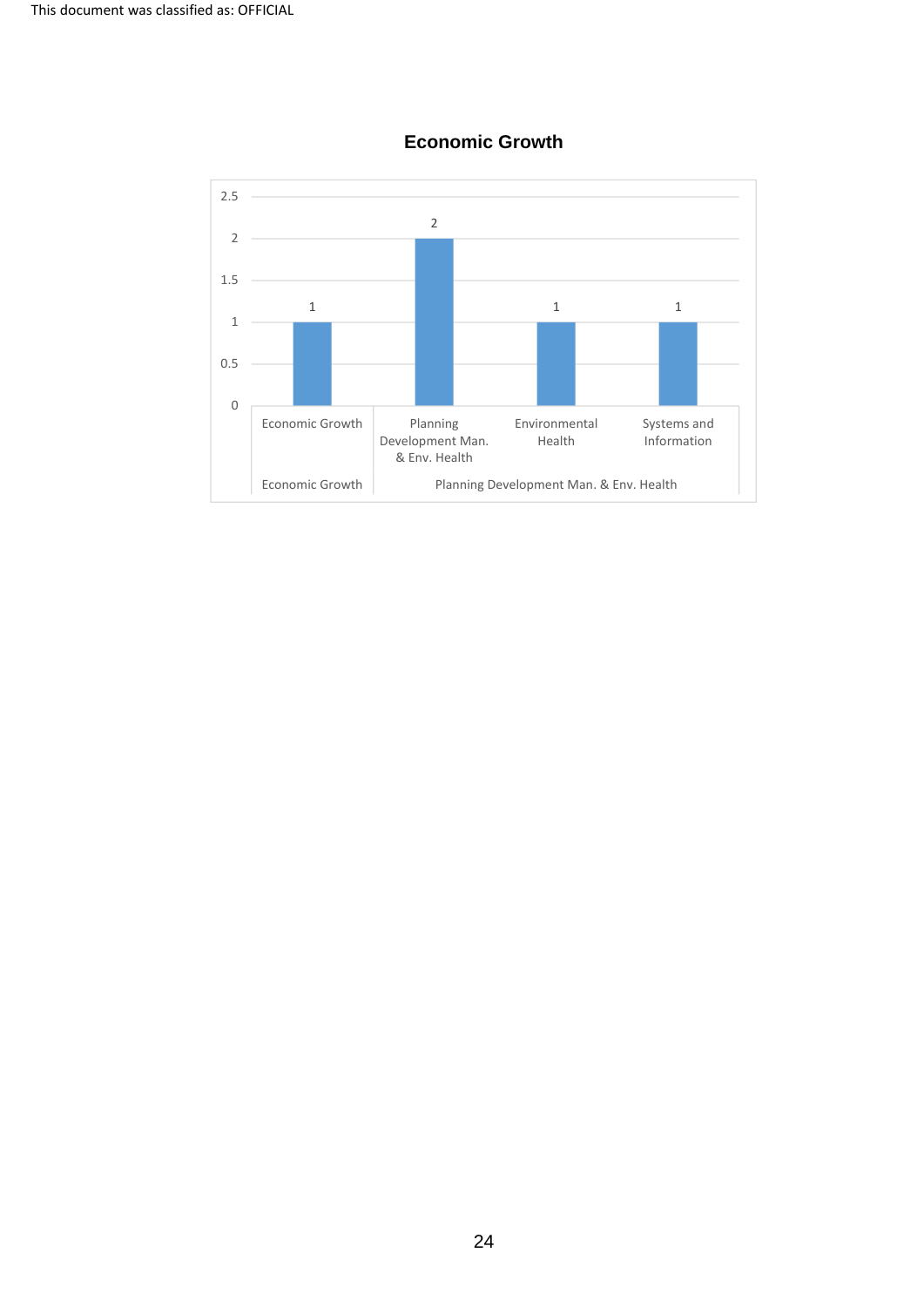#### **Complaints by Outcome**

 services/teams. The below tables show the decisions reached on complaints during 2019/20. Some of the complaints determined during 2019/20 were received during 2018/19 and the first quarter of 2019/20, prior to the Council's structure change, hence them being logged against former

#### **Stage 1 Outcomes**

| <b>Service Area/Team</b>                                | <b>Closed</b><br><b>With No</b><br><b>Response</b> | <b>Escalated</b><br>to Stage 2<br>(No S1<br><b>Response)</b> | <b>Inconclusive</b> | <b>Not</b><br><b>Upheld</b> | <b>Partially</b><br><b>Upheld</b> | <b>Upheld</b>  | Withdrawn      | <b>Total</b> |
|---------------------------------------------------------|----------------------------------------------------|--------------------------------------------------------------|---------------------|-----------------------------|-----------------------------------|----------------|----------------|--------------|
| <b>Capital Projects</b>                                 | 0                                                  | 0                                                            | $\Omega$            | 0                           | 1                                 | 0              | 0              | 1            |
| <b>Highway Asset Management</b>                         | 0                                                  | $\mathbf 0$                                                  |                     | 14                          | $\overline{7}$                    | 5              | $\overline{2}$ | 29           |
| <b>Highway Network Management</b>                       | 0                                                  | 0                                                            | $\mathbf 0$         | 5                           | 3                                 | $\overline{2}$ | 0              | 10           |
| <b>ASB &amp; Civic Enforcement</b>                      | $\mathbf 0$                                        |                                                              | $\Omega$            | 5                           | 1                                 | 3              | 0              | 10           |
| Anti-Social Behaviour & Civic<br><b>Enforcement Ops</b> | 0                                                  | $\mathbf 0$                                                  |                     | $\overline{7}$              | $\overline{2}$                    | 3              | 0              | 13           |
| <b>CCVT</b>                                             | 0                                                  | $\overline{0}$                                               | $\Omega$            | 1                           | $\mathbf 0$                       | $\overline{0}$ | 0              | 1            |
| Processing & Appeals                                    | $\mathbf 0$                                        | $\overline{0}$                                               | 0                   | 3                           | 1                                 | $\overline{0}$ | 0              | 4            |
| Licensing                                               | $\mathbf 0$                                        | 0                                                            | 0                   | 1                           | $\overline{0}$                    | 0              | 0              |              |
| <b>Trading Standards/Animal Welfare</b>                 | 0                                                  | $\mathbf 0$                                                  | $\mathbf 0$         | 0                           | $\overline{0}$                    | 1              | 0              |              |
| Hippodrome                                              | $\mathbf 0$                                        | $\mathbf 0$                                                  | 0                   | 8                           | $\overline{2}$                    | 10             | 0              | 20           |
| <b>Crown Street Library</b>                             | $\mathbf 0$                                        | $\mathbf 0$                                                  | $\mathbf 0$         | 0                           | $\overline{0}$                    | 1              | 0              | 1            |
| Town Centre Partnership & Events                        | 0                                                  | $\mathbf 0$                                                  | $\mathbf 0$         | 1                           | $\mathbf 0$                       | $\overline{0}$ | 0              | 1            |
| Arboriculture                                           | 0                                                  | $\mathbf 0$                                                  | $\mathbf 0$         | 5                           | 1                                 | 5              | 0              | 11           |
| Cemetery & Crematorium                                  | $\mathbf 0$                                        | $\overline{0}$                                               | $\mathbf 0$         | 1                           | $\mathbf 0$                       | 3              | 1              | 5            |
| Parks and Green Spaces                                  | 0                                                  | $\mathbf 0$                                                  | $\mathbf 0$         | 0                           | $\overline{0}$                    | 0              | 4              | 4            |
| Parks, Countryside & Allotments                         | 0                                                  | $\mathbf 0$                                                  | $\mathbf 0$         | 3                           | $\overline{0}$                    | 1              | 0              | 4            |
| Nursery                                                 | $\mathbf 0$                                        | $\overline{0}$                                               | $\mathbf 0$         | 1                           | $\mathbf 0$                       | 0              | 0              | 1            |
| <b>Grounds Maintenance</b>                              | $\mathbf 0$                                        | $\mathbf 0$                                                  | $\mathbf 0$         | $\overline{2}$              | $\mathbf 0$                       | 12             | 0              | 14           |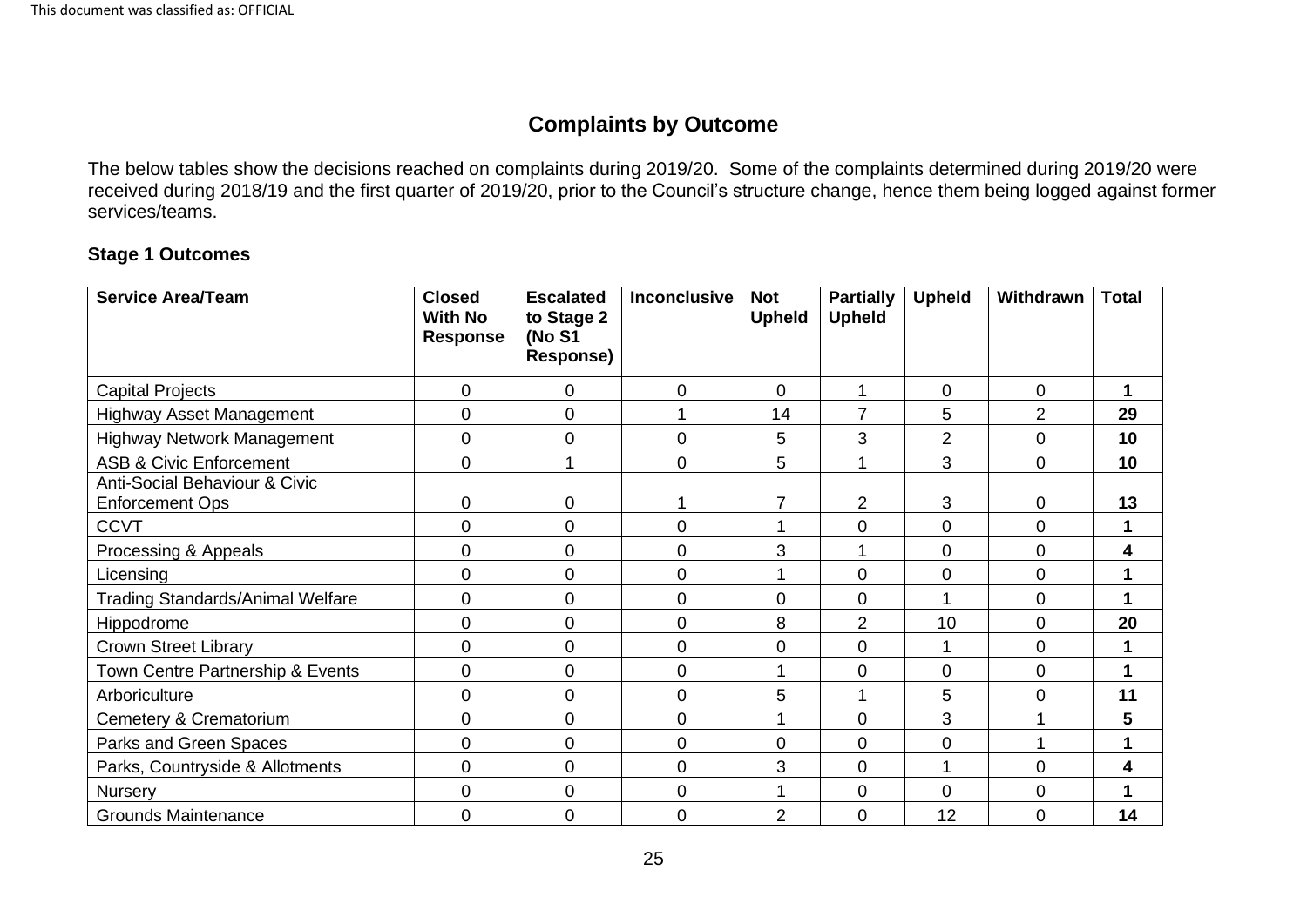| <b>Street Cleansing</b>                    | $\pmb{0}$      | $\mathbf 0$    | $\overline{2}$          | 9                        | 4              | 8              | 1              | 24                      |
|--------------------------------------------|----------------|----------------|-------------------------|--------------------------|----------------|----------------|----------------|-------------------------|
| <b>Waste &amp; Transport Services</b>      | 0              | $\overline{0}$ | $\mathbf 0$             | $\overline{2}$           | $\overline{0}$ | 0              | 0              | $\overline{2}$          |
| Garden Waste                               | 0              | $\overline{0}$ | 4                       | $\overline{\mathcal{A}}$ | 6              | 53             | 3              | 70                      |
| Recycling                                  | $\overline{0}$ | $\overline{0}$ | $\overline{2}$          | 23                       | $\overline{7}$ | 27             | $\overline{2}$ | 61                      |
| Refuse                                     | 0              | $\overline{0}$ | 8                       | 79                       | 16             | 72             | 5              | 180                     |
| <b>HWRC</b>                                | 0              | $\overline{0}$ | $\mathbf 0$             | 5                        | 3              | $\overline{2}$ | 0              | 10                      |
| <b>Dolphin Centre</b>                      | 0              | $\overline{0}$ | $\mathbf 0$             | 3                        | $\mathbf 0$    | $\mathbf 0$    | 0              | 3                       |
| Eastbourne & Move More                     | 0              | $\overline{0}$ | $\mathbf 0$             | 0                        | 1              | $\overline{0}$ | 0              | 1                       |
| Service & Repairs 19/20                    | 0              | $\overline{0}$ | $\overline{0}$          | 1                        | $\overline{0}$ | 1              | 0              | $\overline{2}$          |
| <b>Customer Services</b>                   | $\overline{0}$ | $\mathbf 0$    | $\mathbf 0$             | 3                        | $\overline{2}$ | 5              | 5              | 15                      |
| <b>Management Services</b>                 | 0              | $\mathbf 0$    | $\mathbf 0$             | 3                        | $\overline{0}$ | 1              | $\overline{2}$ | 6                       |
| <b>Tenancy Enforcement</b>                 | 0              | $\mathbf 0$    | $\mathbf 0$             | 0                        | $\overline{0}$ | 1              | 0              | 1                       |
| <b>Housing Options</b>                     | 0              | $\overline{0}$ | $\overline{0}$          | 4                        | $\overline{4}$ | 1              | 0              | 9                       |
| <b>Revenues &amp; Benefits</b>             | 0              | $\overline{0}$ | $\mathbf 0$             | 1                        | $\mathbf 0$    | $\overline{0}$ | 0              | 1                       |
| <b>Private Sector Housing</b>              | $\overline{0}$ | $\overline{0}$ | $\overline{0}$          | 1                        | $\mathbf 0$    | $\overline{0}$ | 0              | 1                       |
| <b>Business Rates</b>                      | 0              | $\overline{0}$ | $\mathbf 0$             | $\overline{2}$           | $\mathbf 0$    | $\overline{0}$ | 0              | $\overline{2}$          |
| <b>Council Tax</b>                         | 0              | $\mathbf 0$    | $\overline{\mathbf{4}}$ | 18                       | 1              | 3              | 4              | 30                      |
| Housing Benefit & Council Tax Support      | $\mathbf 0$    | $\overline{0}$ | 1                       | $\overline{7}$           | 2              | $\overline{0}$ | 0              | 10                      |
| Planning Development Man. & Env.<br>Health | 0              | $\mathbf 0$    | 0                       | 1                        | $\mathbf 0$    | $\mathbf 0$    | 0              | 1                       |
| Development Management                     | 0              | $\overline{0}$ | $\mathbf 0$             | 3                        | $\mathbf 0$    | $\overline{0}$ | 0              | 3                       |
| <b>Environmental Health</b>                | 0              | $\overline{0}$ | $\overline{0}$          | 1                        | $\overline{0}$ | $\overline{0}$ | 0              | 1                       |
| <b>Environmental Protection</b>            | 0              | $\overline{0}$ | $\overline{0}$          | 1                        | $\overline{0}$ | 1              | 0              | $\overline{\mathbf{2}}$ |
| <b>Building Control</b>                    | 0              | $\overline{0}$ | $\overline{0}$          | 0                        | 1              | $\overline{0}$ | 0              | 1                       |
| <b>Planning Policy</b>                     | 0              | $\mathbf 0$    | $\mathbf 0$             | 1                        | $\overline{0}$ | 0              | 0              | 1                       |
| <b>Totals</b>                              | 0              | 1              | 23                      | 229                      | 65             | 221            | 26             | 565                     |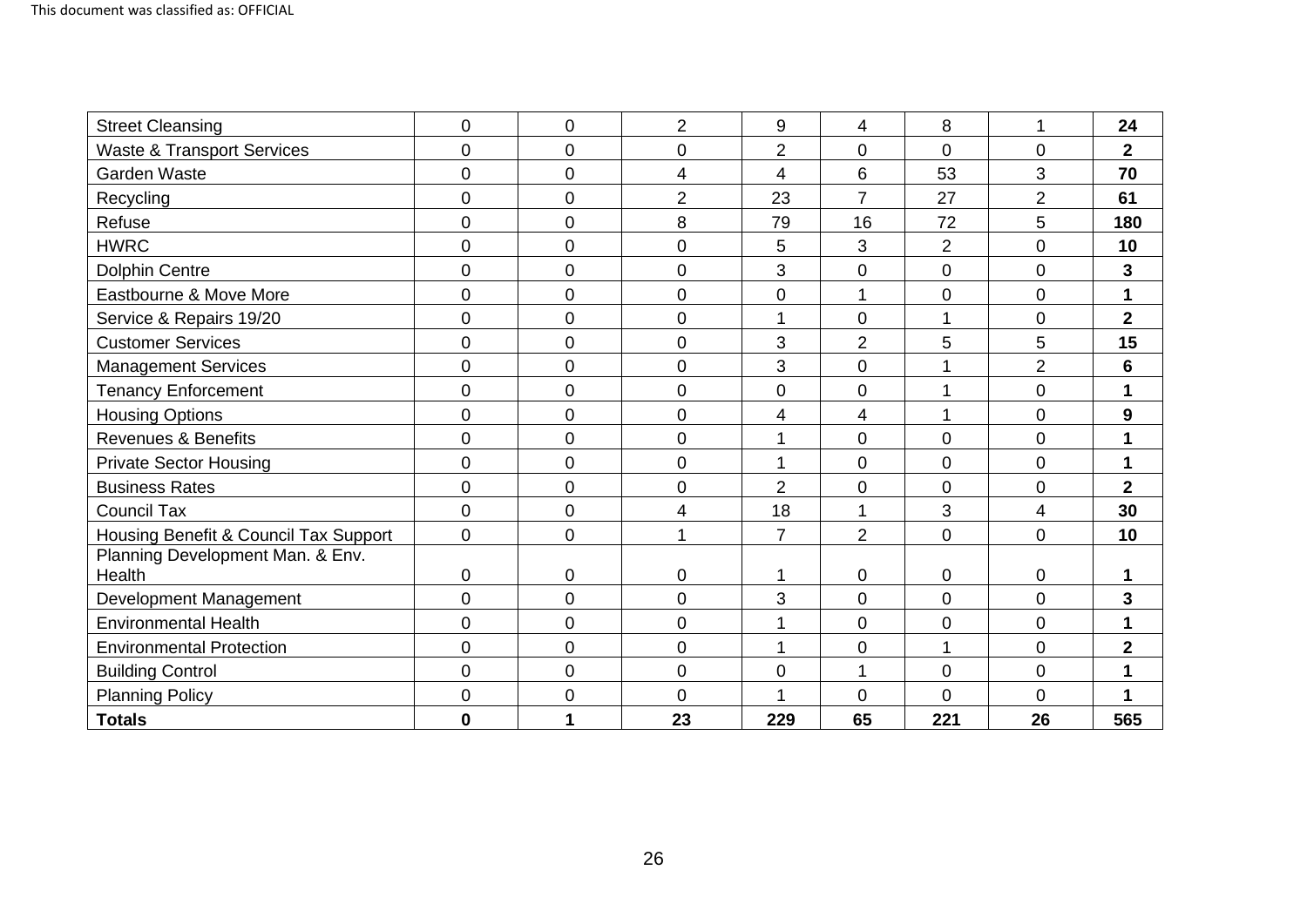# **Stage 2 Outcomes**

| <b>Service Area/Team</b>                                           | Early<br>referral<br>to LGO | <b>Escalated</b><br>to LGO<br>(No S2<br><b>Response</b><br>provided) | Inconclusive   | <b>Not</b><br><b>Upheld</b> | <b>Partially</b><br><b>Upheld</b> | <b>Upheld</b>  | Withdrawn      | <b>Total</b>            |
|--------------------------------------------------------------------|-----------------------------|----------------------------------------------------------------------|----------------|-----------------------------|-----------------------------------|----------------|----------------|-------------------------|
| <b>Highway Asset Management</b>                                    | 0                           | $\mathbf 0$                                                          | 0              | $\mathbf 0$                 |                                   | 1              | $\mathbf 0$    | $\mathbf 2$             |
| Highway Network Management                                         | 0                           | $\overline{0}$                                                       | $\overline{0}$ | $\overline{2}$              | 1                                 | $\overline{0}$ | $\overline{0}$ | 3                       |
| <b>Capital Projects</b>                                            | 0                           | $\mathbf 0$                                                          | 1              | 1                           | $\mathbf 0$                       | $\overline{0}$ | $\overline{0}$ | $\overline{\mathbf{2}}$ |
| <b>ASB &amp; Civic Enforcement</b>                                 | 0                           | $\overline{0}$                                                       | 0              | 3                           | 0                                 | $\overline{0}$ | $\overline{0}$ | 3                       |
| <b>Anti-Social Behaviour &amp; Civic</b><br><b>Enforcement Ops</b> | 0                           | $\mathbf 0$                                                          | 0              | 0                           |                                   | $\mathbf 0$    | 0              | 1                       |
| Hippodrome                                                         | 0                           | $\overline{0}$                                                       | 0              | 1                           | 0                                 | $\overline{0}$ | $\Omega$       | 1                       |
| <b>Dolphin Centre</b>                                              | 0                           | $\overline{0}$                                                       | 0              | 0                           |                                   | $\overline{0}$ | $\overline{0}$ | 1                       |
| <b>Cemeteries and Crematoria</b>                                   | 0                           | $\mathbf 0$                                                          | 0              |                             | 0                                 | $\overline{0}$ | $\mathbf 0$    | 1                       |
| Arboriculture                                                      | 0                           | $\overline{0}$                                                       | 0              | 3                           | 0                                 | 1              |                | 5                       |
| <b>Grounds Maintenance</b>                                         | 0                           | $\mathbf 0$                                                          | 0              |                             | 0                                 | $\overline{0}$ | $\overline{0}$ | 1                       |
| <b>Street Cleansing</b>                                            | 0                           | $\mathbf 0$                                                          | 0              |                             | 0                                 | $\overline{0}$ | $\mathbf 0$    | 1                       |
| Garden Waste                                                       | 0                           | $\mathbf 0$                                                          |                |                             | $\mathbf 0$                       | 4              | $\mathbf 0$    | $6\phantom{1}6$         |
| Refuse                                                             | 0                           | $\mathbf 0$                                                          | 1              |                             | 0                                 | 3              | $\overline{2}$ | $\overline{7}$          |
| Recycling                                                          | $\overline{0}$              | $\mathbf 0$                                                          | 0              | $\overline{2}$              | $\boldsymbol{0}$                  | $\mathbf 0$    | $\overline{0}$ | $\overline{\mathbf{2}}$ |
| <b>HWRC</b>                                                        | 0                           | $\overline{0}$                                                       | 0              |                             | $\mathbf 0$                       | $\overline{0}$ | $\overline{0}$ | 1                       |
| Winter Maintenance & Call Out                                      | 0                           | $\overline{0}$                                                       | 0              | 1                           | 0                                 | $\overline{0}$ | $\overline{0}$ | 1                       |
| <b>Housing &amp; Revenue Services</b>                              | 0                           | $\overline{0}$                                                       | 0              |                             | $\mathbf 0$                       | $\overline{0}$ | $\Omega$       | 1                       |
| <b>Management Services</b>                                         | 0                           | $\overline{0}$                                                       | 0              |                             | $\mathbf 0$                       | $\overline{0}$ | $\overline{0}$ | 1                       |
| <b>Housing Options</b>                                             | 0                           | $\overline{0}$                                                       | 0              |                             |                                   | $\overline{0}$ | $\overline{0}$ | $\mathbf 2$             |
| <b>Revenues &amp; Benefits</b>                                     | 0                           | $\mathbf 0$                                                          | 0              | 0                           | 0                                 | $\overline{0}$ |                | 1                       |
| <b>Council Tax</b>                                                 | 0                           | $\mathbf 0$                                                          |                | $\overline{2}$              | 0                                 | 1              |                | 5                       |
| <b>Customer Services</b>                                           | 0                           | $\mathbf 0$                                                          | 0              | 0                           |                                   | $\mathbf 0$    | $\mathbf 0$    | 1                       |
| <b>Environmental Health</b>                                        | 0                           | $\mathbf 0$                                                          | $\overline{0}$ | 1                           | 1                                 | $\overline{0}$ | $\overline{0}$ | $\overline{2}$          |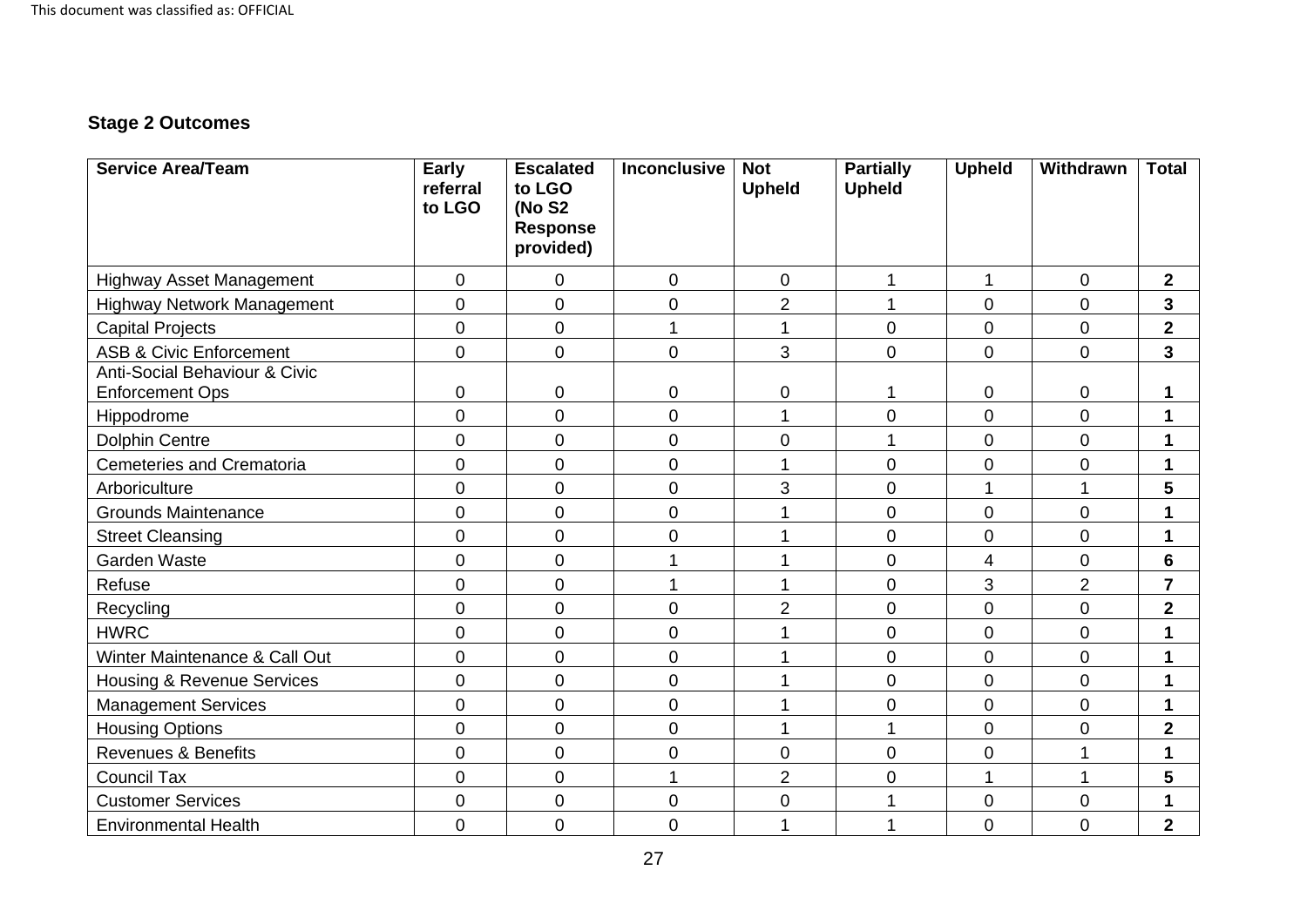| $\Omega$ $\Gamma$ .<br>Planning<br>Development Man.<br>Env.<br>$\alpha$ |  |     |  |             |
|-------------------------------------------------------------------------|--|-----|--|-------------|
| Health                                                                  |  |     |  |             |
| <b>Totals</b>                                                           |  | OF. |  | - 1<br>- 75 |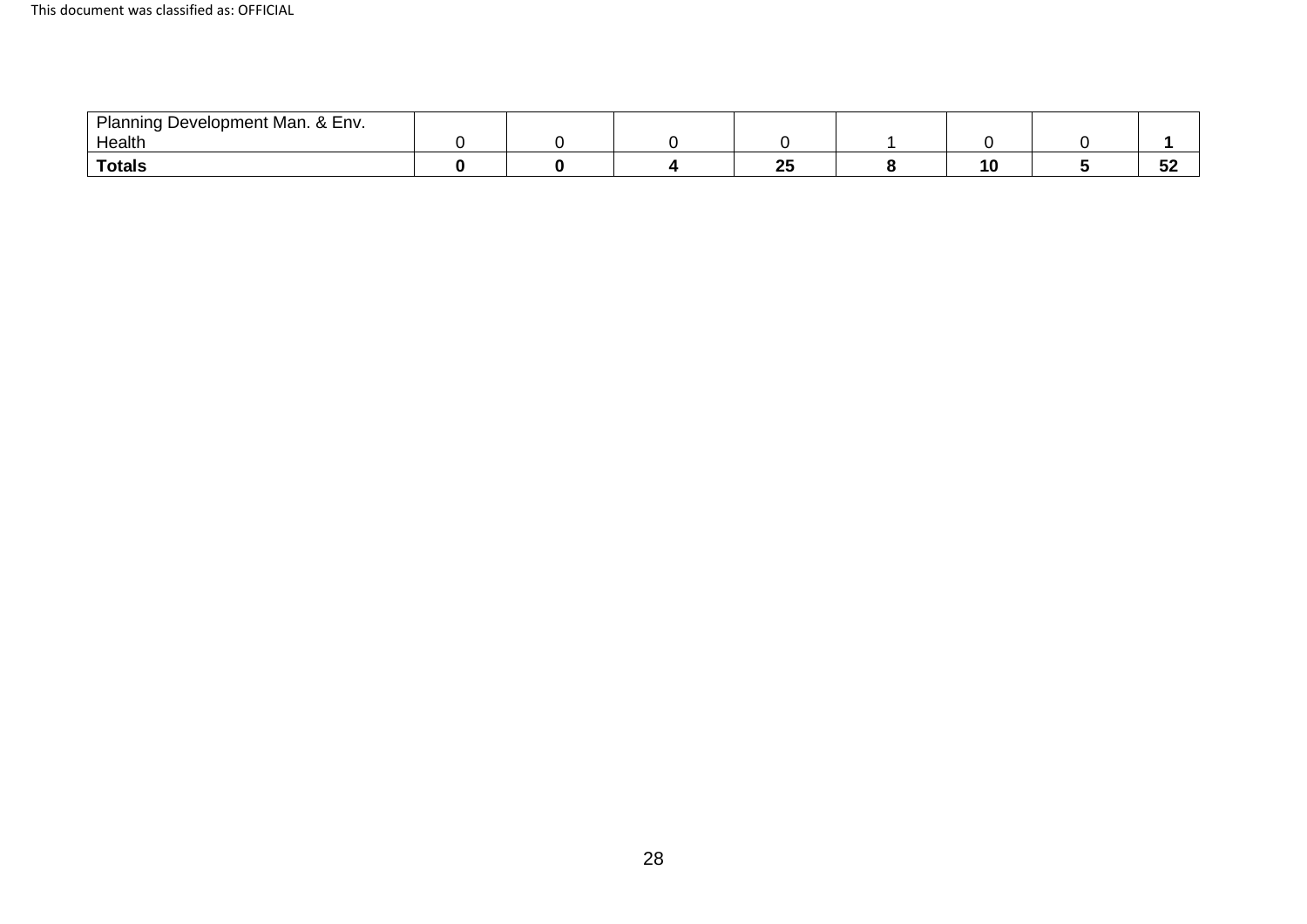# **Organisational Learning**

 investigations during 2018/19. All resolution and organisational learning actions identified as a result of complaints are assigned to a responsible manager and progress against those actions is monitored by the Complaints Manager. In addition to those actions taken to resolve individual complaints, a number of service improvements were made following complaint

 dropped kerb to be placed on double yellow lines adjacent to a disabled parking bay As a result of a complaint for Highway Network Management, it was arranged for a near South Park.

A further complaint for Highways Network Management resulted in white access protection marking across a driveway being installed.

 As a result of a complaint to ASB and Civic Enforcement, a bespoke hidden camera was acquired with a view to identifying fly-tippers and other offenders.

A further complaint to ASB and Civic Enforcement resulted in Civic Enforcement Officers receiving training with the dog warden regarding procedure when he is absent from work.

 A complaint to the Hippodrome resulted in a review of processes regarding customers causing a disturbance, this also led to additional training with the front of house team and also ensured the security firm communicate clearly to managers.

As a result of a complaint to Cemeteries and Crematoria, it was arranged for the cemetery staff to receive chain saw training to allow the team to remove fallen trees in a timelier manner.

 have a more detailed record of not only when the road has been serviced but also if any A complaint to Street Cleaning resulted in the organisation of a new route schedule for large sweepers to enable all areas to be swept in approximately a six week rota and problems have arisen.

As a result of a complaint to Customer Services, the scanning stations were moved further away from the kiosk to allow further access and more privacy.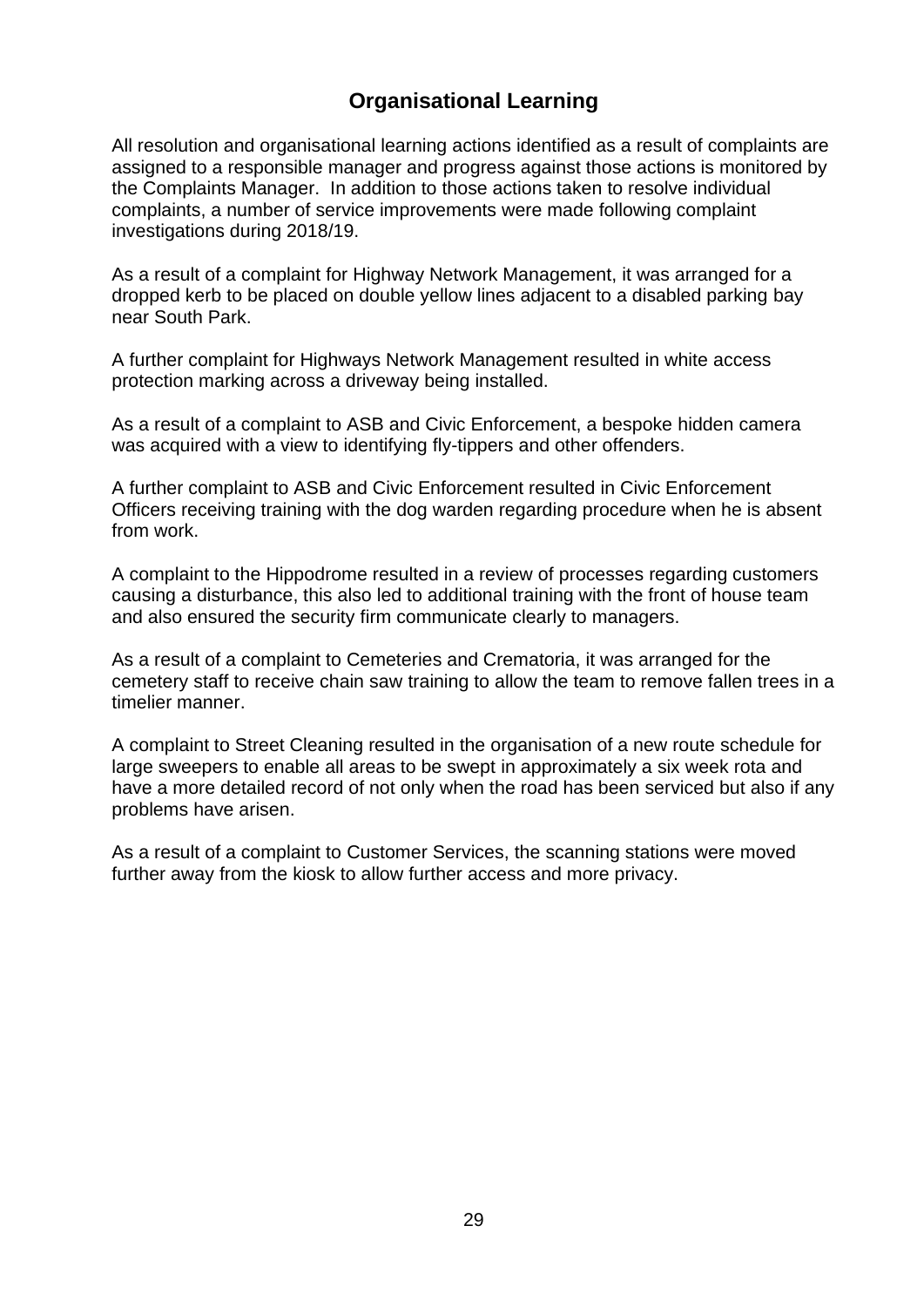# **Complaints, Compliments and Comments by Department Resources**



**Overview** 

**Complaints by Service Area/Team** 

The Complaints and Information Governance Team received 6 complaints, a reduction from 10 in 2018/19. The most common theme remained dissatisfaction with the response to subject access requests.



#### **Complaints by Stage**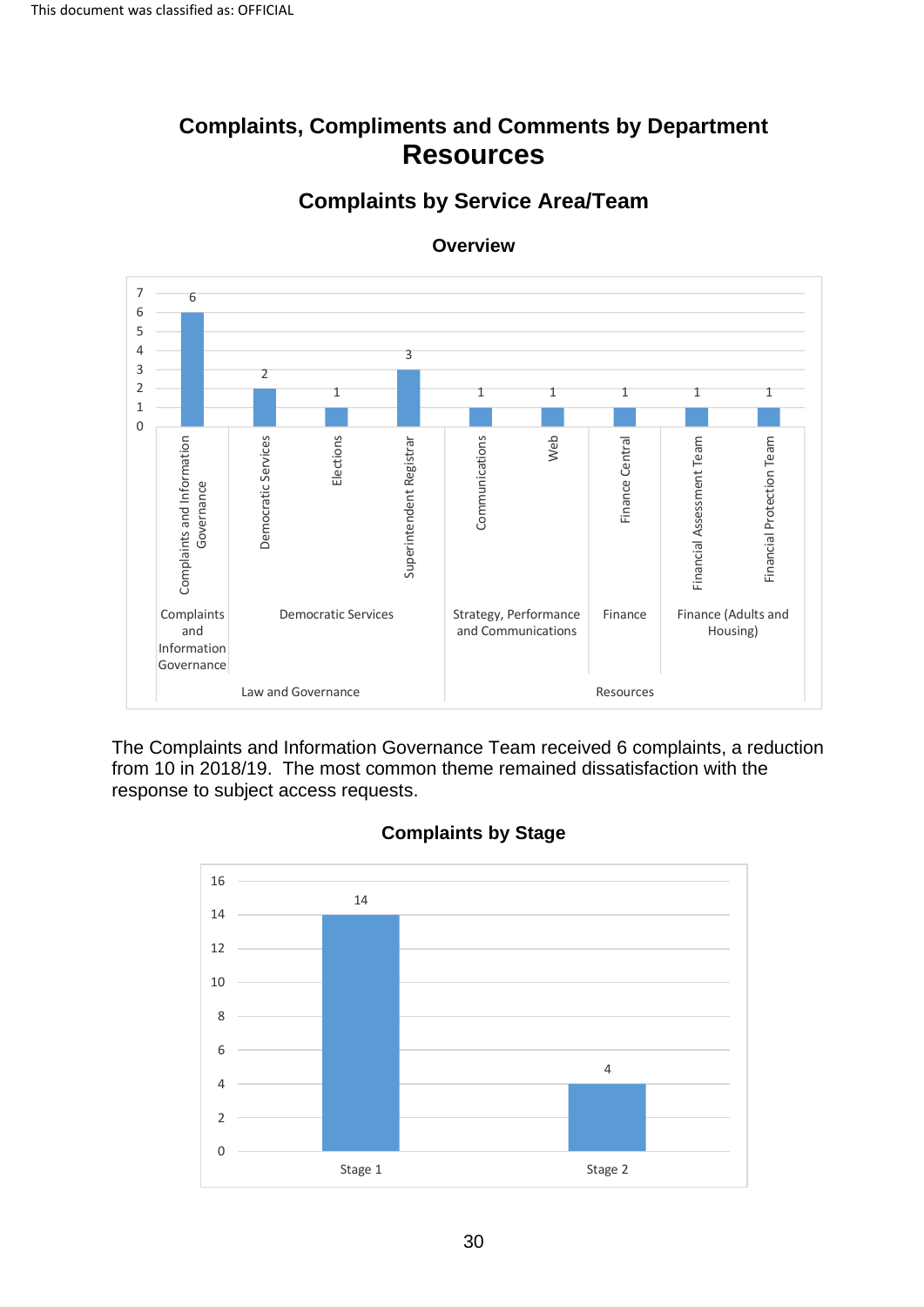## **Complaints by Outcome**

 services/teams. The below tables show the decisions reached on complaints during 2018/19. Some of the complaints determined during 2018/19 were received during 2018/19 and the first quarter of 2018/19, prior to the Council's structure change, hence them being logged against former

#### **Stage 1 Outcomes**

| <b>Service Area/Team</b>                       | <b>Closed</b><br><b>With No</b><br><b>Response</b> | <b>Escalated</b><br>to Stage 2<br>(No S1<br>Response) | <b>Inconclusive</b> | <b>Not</b><br><b>Upheld</b> | <b>Partially</b><br><b>Upheld</b> | <b>Upheld</b> | Withdrawn | <b>Total</b> |
|------------------------------------------------|----------------------------------------------------|-------------------------------------------------------|---------------------|-----------------------------|-----------------------------------|---------------|-----------|--------------|
| <b>Complaints &amp; Information Governance</b> |                                                    |                                                       |                     |                             |                                   |               |           |              |
| Team                                           | 0                                                  | 0                                                     | $\Omega$            |                             | 2                                 |               | O         |              |
| <b>Democratic Services</b>                     |                                                    | 0                                                     |                     |                             |                                   |               | 0         |              |
| <b>Elections</b>                               |                                                    |                                                       |                     |                             |                                   |               |           |              |
| Superintendent Registrar                       |                                                    | 0                                                     | 0                   | 3                           |                                   |               | 0         |              |
| Web                                            |                                                    | 0                                                     |                     |                             |                                   |               | 0         |              |
| <b>Financial Assessment Team</b>               |                                                    | 0                                                     | 0                   | 0                           | 0                                 |               | 0         |              |
| Finance (Central/Treasury                      |                                                    |                                                       |                     |                             |                                   |               |           |              |
| Management)                                    |                                                    | 0                                                     | $\Omega$            | 0                           | 0                                 |               | 0         |              |
| <b>Totals</b>                                  |                                                    | 0                                                     | 0                   |                             |                                   | 4             | 0         | 12           |

#### **Stage 2 Outcomes**

| <b>Service Area/Team</b>                       | <b>Early</b><br>referral to<br><b>LGO</b> | <b>Escalated</b><br>to LGO (No<br>S <sub>2</sub><br>Response<br>provided) | <b>Inconclusive</b> | <b>Not</b><br><b>Upheld</b> | <b>Partially</b><br><b>Upheld</b> | <b>Upheld</b> | Withdrawn | <b>Total</b> |
|------------------------------------------------|-------------------------------------------|---------------------------------------------------------------------------|---------------------|-----------------------------|-----------------------------------|---------------|-----------|--------------|
| <b>Complaints &amp; Information Governance</b> |                                           |                                                                           |                     |                             |                                   |               |           |              |
| Team                                           |                                           |                                                                           |                     |                             |                                   |               |           |              |
| <b>Totals</b>                                  |                                           |                                                                           |                     |                             |                                   |               |           |              |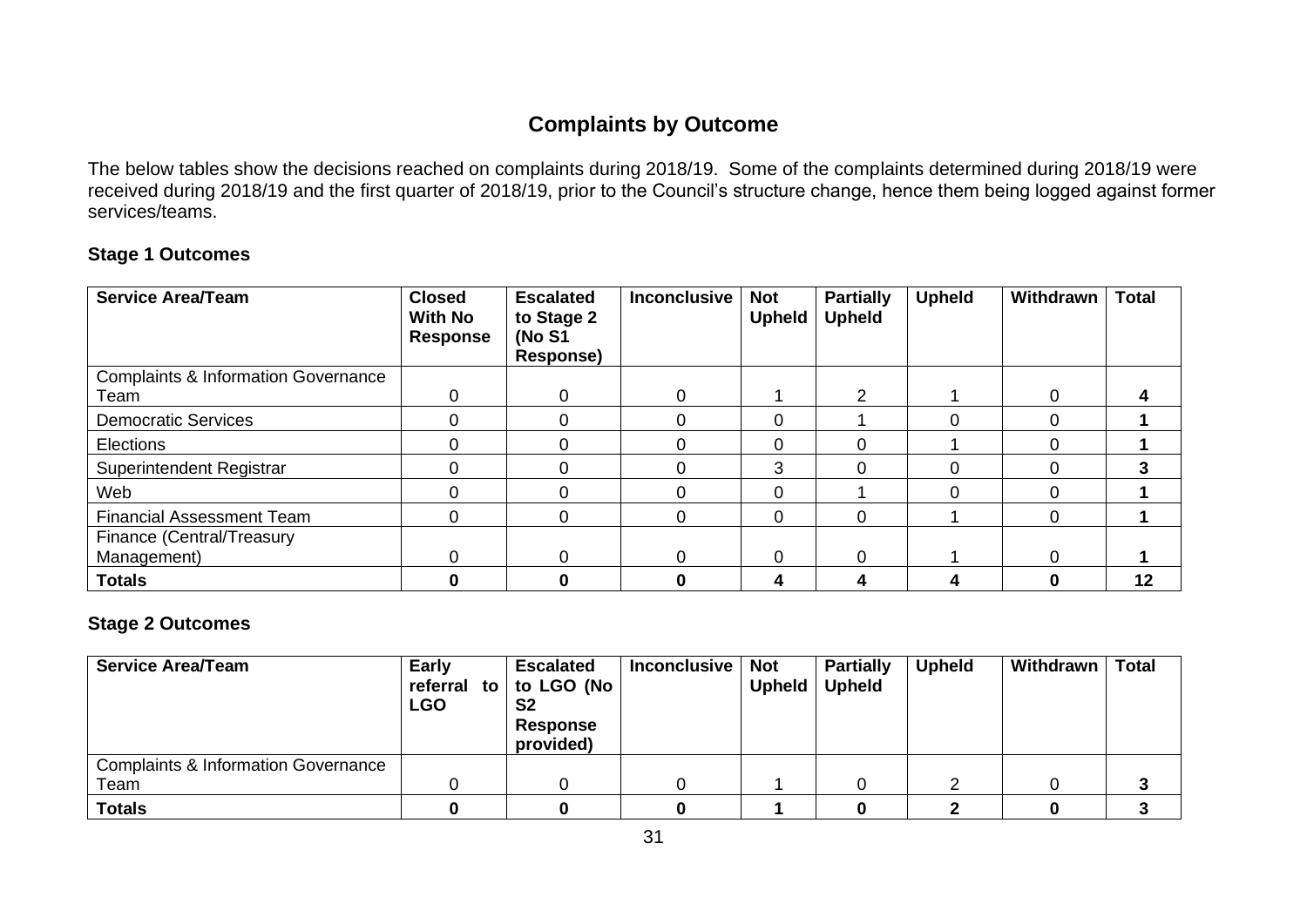#### **Compliments by Service Area/Team**



# **Comments by Service Area/Team**

#### **Overview**

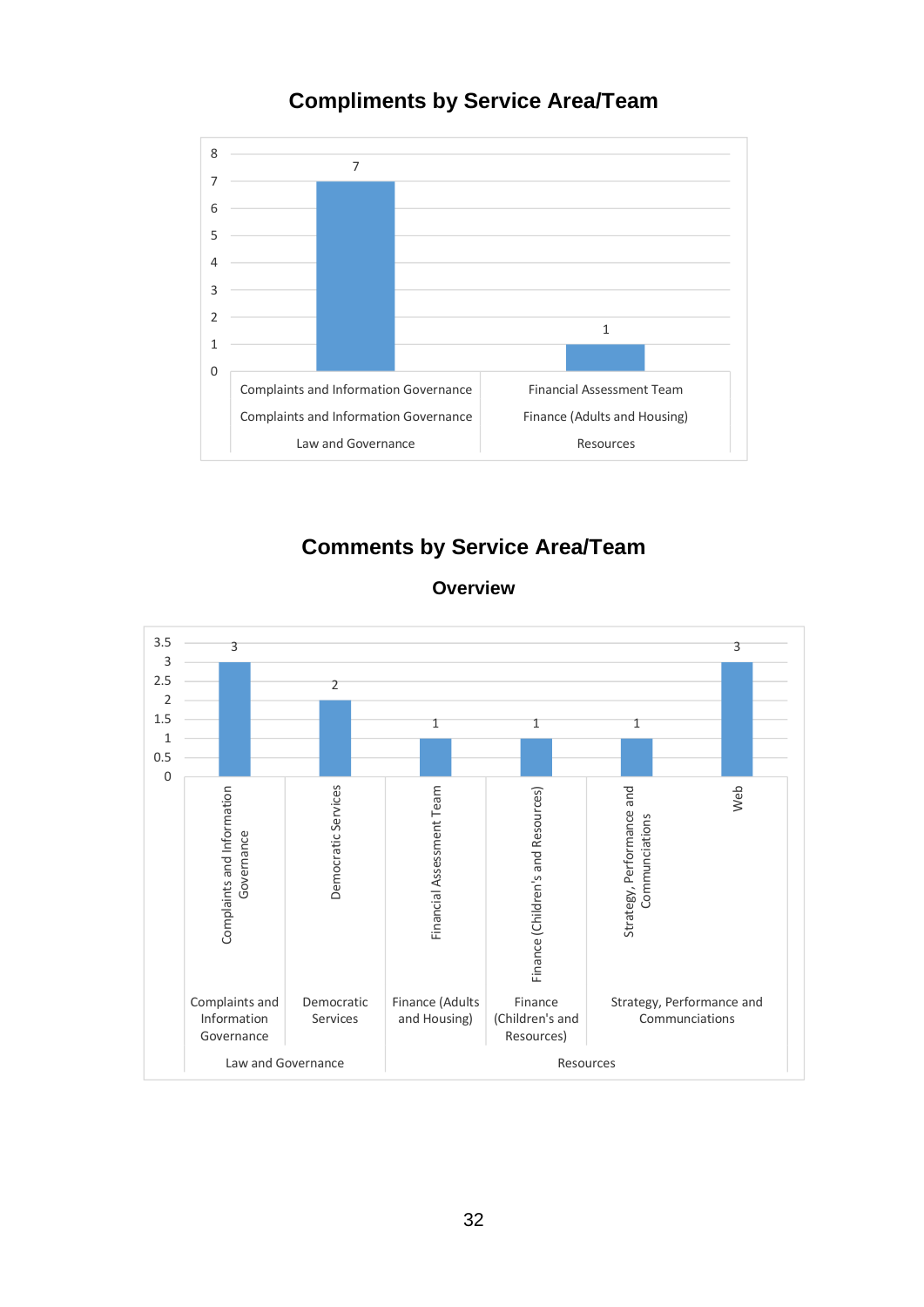# **Organisational Learning**

All resolution and organisational learning actions identified as a result of complaints are assigned to a responsible manager and progress against those actions is monitored by the Complaints Manager. In addition to those actions taken to resolve individual complaints, one service improvements was made following a complaint investigation during 2018/19.

Following a complaint to the Elections Team regarding delayed receipt of ballot papers, it was agreed that future mailings will go directly into the Royal Mail, rather than via Adare Post.

Following a complaint to the Complaints and Information Governance Team, it was agreed that, where appropriate, call recordings should be disclosed as part of a subject access request. Specifically in cases where an applicant requests details of calls or where their contact with the Council has been via the Contact Centre. Staff were reminded that on receipt of a request for call recordings, a copy is sent to the Contact Centre in addition to the services.

 information being published on the website. A complaint regarding Council's disregard of its statutory obligations under Regulations 113 (7) & (8) of the Public Contracts Regulation 2015 resulted in the necessary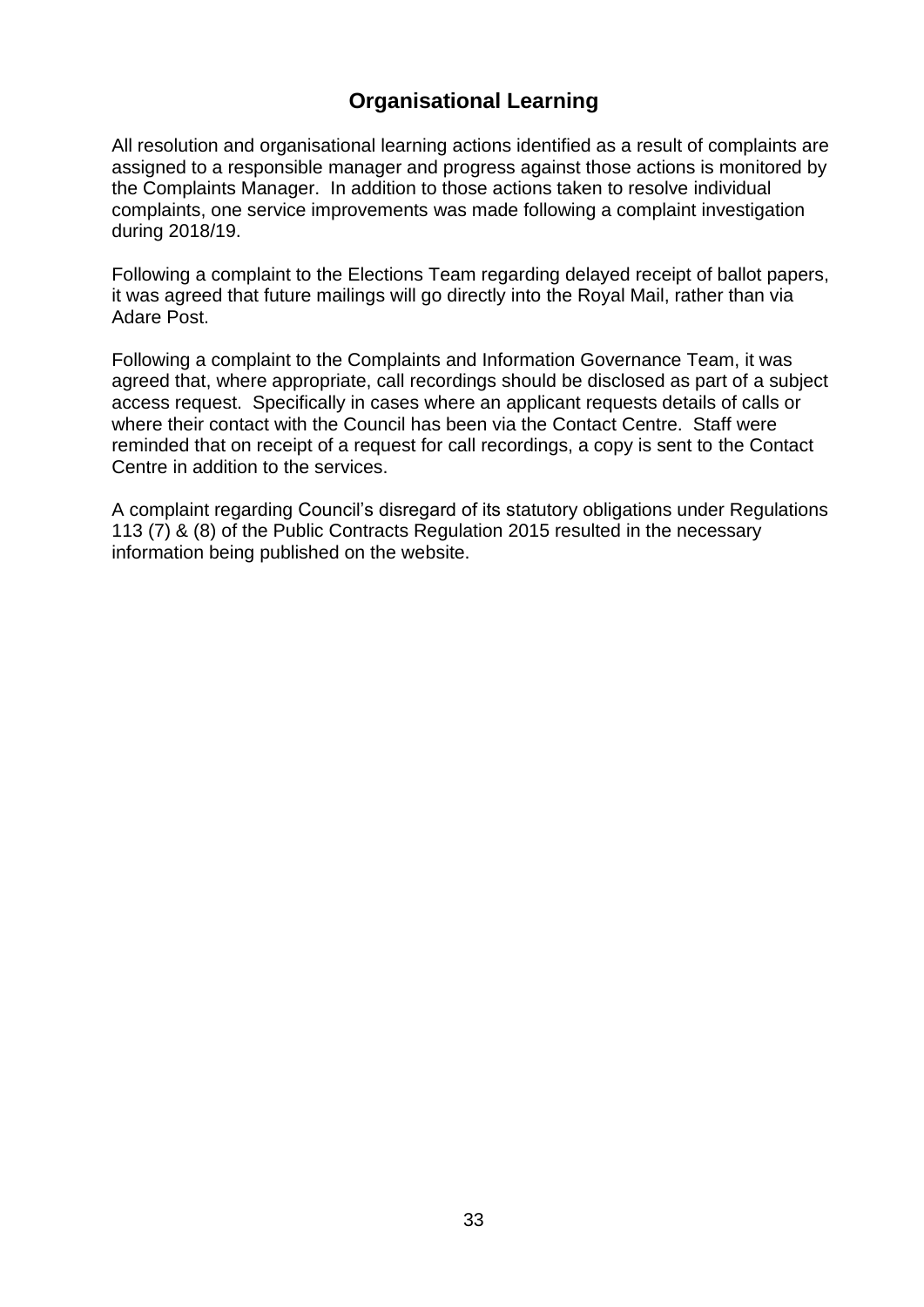# <span id="page-33-1"></span><span id="page-33-0"></span>**Performance against the Corporate Complaints, Compliments and Comments Procedure**

**Stage 1** 



**Performance against Stage 1 acknowledgement target (3 working days)** 

This was an increase in performance from 79.9% in 2018/19.



**Performance against Stage 1 response target (25 working days)** 

This was an increase in performance from 80.8% in 2018/19.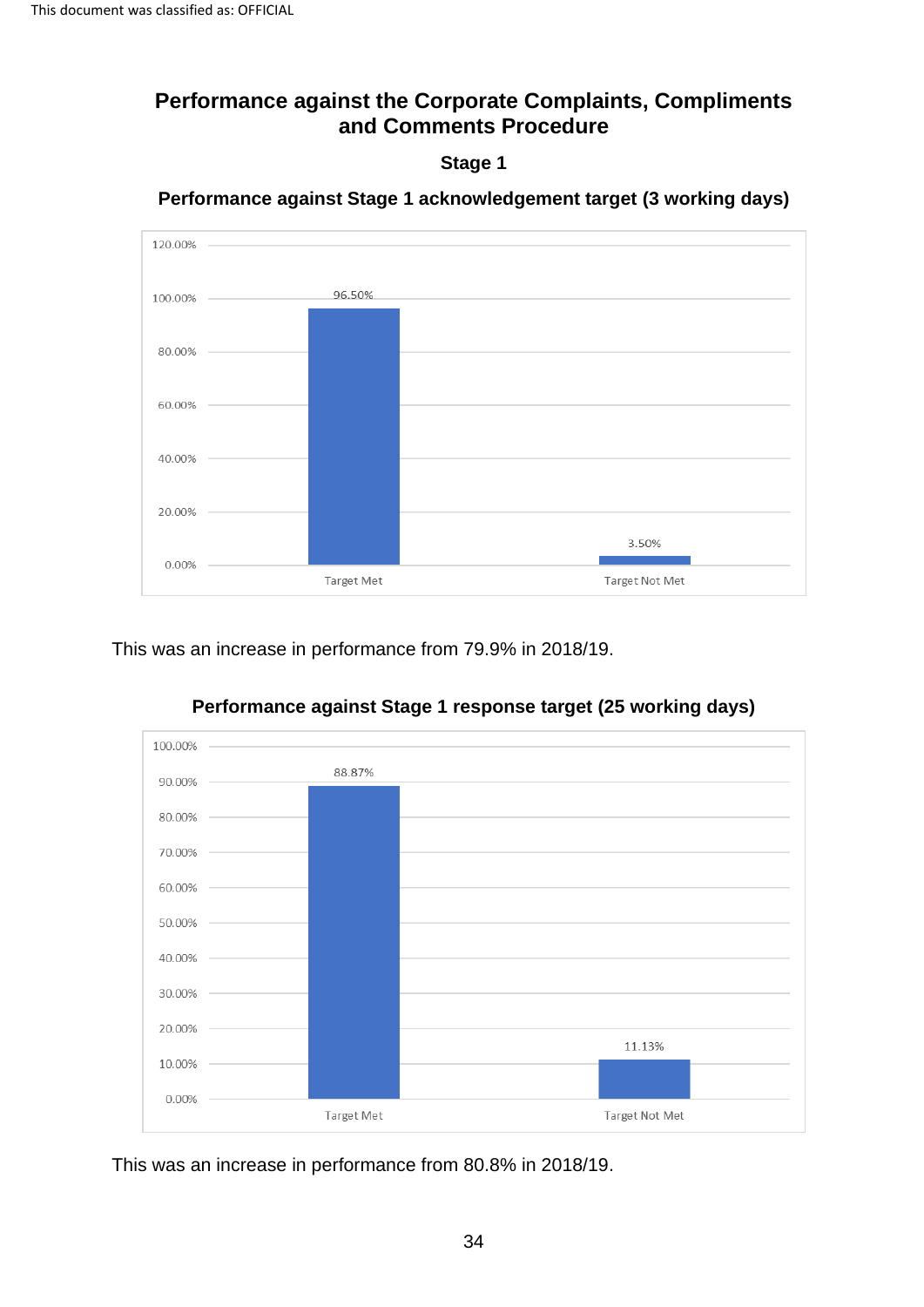



**Performance against Stage 2 acknowledgement target (3 working days)** 

This was an increase in performance from 70% in 2018/19.



#### **Performance against Stage 2 response target (30 working days)**

This was an increase in performance from 30% in 2018/19.